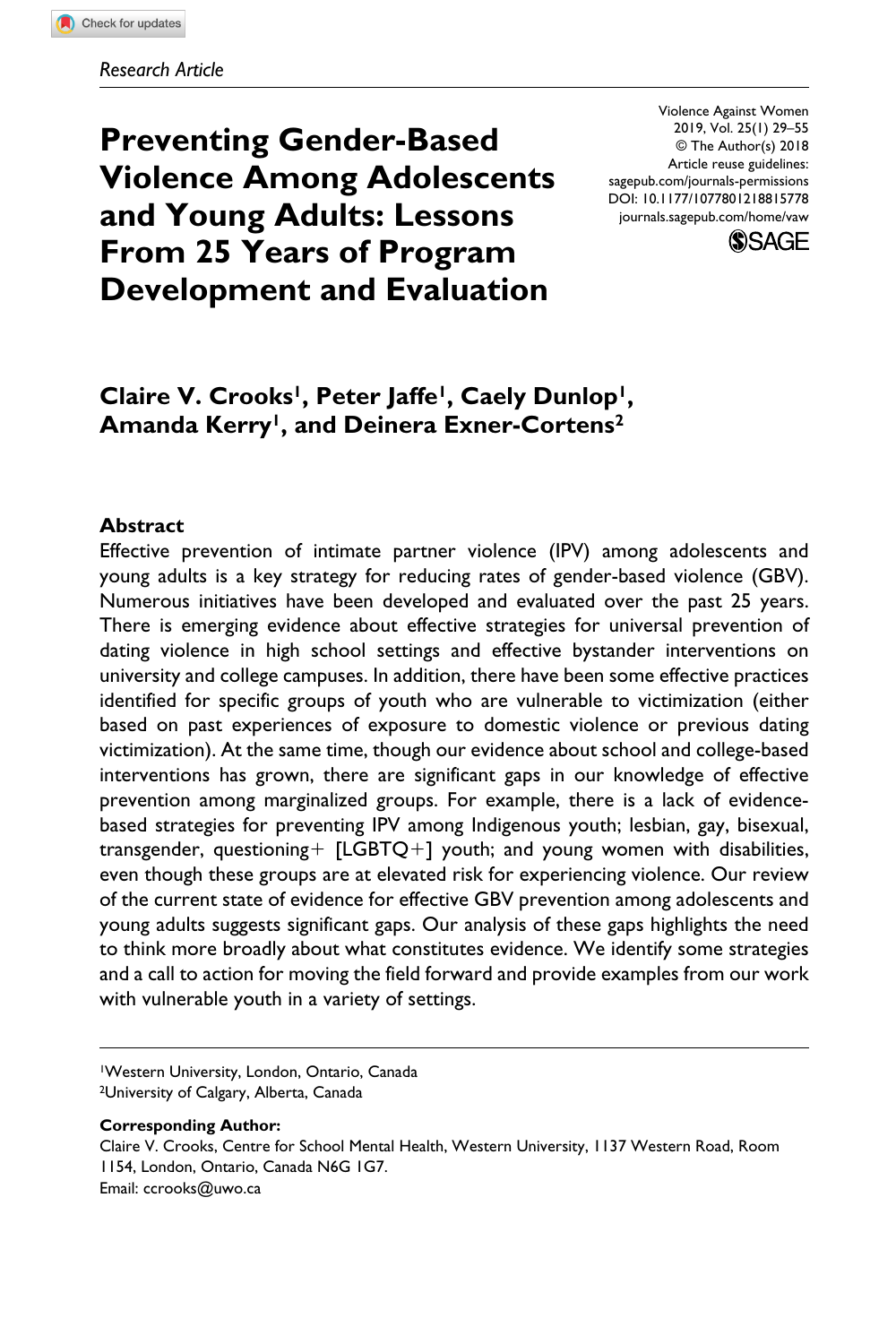#### **Keywords**

gender-based violence, prevention, adolescence, young adults, cultural adaptation, realist evaluation

Effective prevention programming is a key component of a comprehensive strategy to reduce gender-based violence (GBV;<sup>1</sup> Krug, Mercy, Dahlberg, & Zwi, 2002). This article begins by highlighting what we know about effective primary prevention programs of GBV for youth and young adults aged 12-24 years. We then identify some of the gaps in the existing literature and the underlying reasons for these gaps. We discuss strategies for moving the field forward, drawing from our team's work in a number of real-world contexts. Finally, we end with a call to action to ensure that the field continues to move forward in innovative and much-needed directions rather than simply reifying the work that has already been conducted.

We opted to include both primary and selective prevention approaches in this article (O'Connell, Boat, & Warner, 2009). Primary prevention refers to universal approaches that are intended to reduce the likelihood of violence against women and girls. Prevention may be based on reducing risk factors associated with violence and/ or promoting protective factors that enhance young women's and girls' safety. Selective prevention refers to programs that target individuals or a population subgroup that is at higher than average risk of violence perpetration or victimization (e.g., youth with previous exposure to violence, involvement with child protective services, males). Finally, our focus on violence against girls and young women is limited to intimate partner violence and sexual violence. Bullying prevention programs were excluded from this review.

We conducted literature searches to obtain relevant research using PsycInfo and PubMed databases. Gray literature, including government and funding websites, and "best-evidence" databases compiled by government and national health organizations (i.e., the Public Health Agency of Canada's Canadian Best Practices Portal, SAMHSA's National Registry of Evidence-Based Programs and Practices, the Public Health Institute at Liverpool John Moores University [a World Health Organization Collaborating Center for Violence Prevention] Violence Prevention database) were also searched. Keywords used in the searches included the following: prevention, healthy relationships, domestic violence, dating violence, intimate partner violence, GBV, sexual abuse, and sexual harassment. The final sample consisted of 104 peerreviewed journal articles and 42 websites. In addition, we reached out to leaders in the intervention research field in an attempt to identify promising interventions that are currently undergoing more rigorous evaluation.

### **What Do We Know About Effective Prevention of GBV?**

Primary prevention programs address the underlying attitudes, norms, and behaviors that support GBV. The ultimate goals are to end violence, empower women and girls, and promote nonviolent, equitable, and respectful relationships. The targets include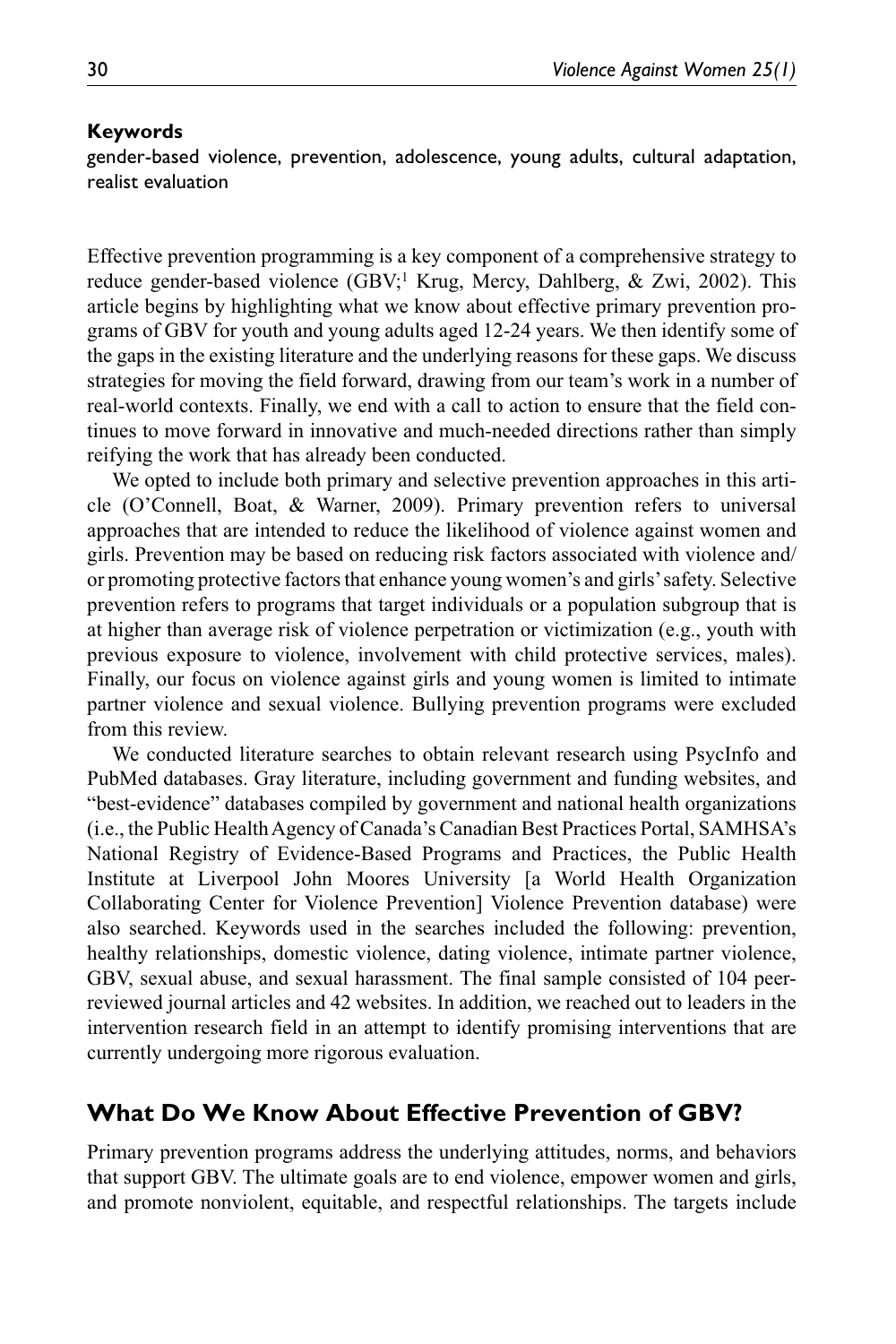knowledge, attitude and behavior change, including the enhanced role of bystanders. Most existing prevention programs shown to be effective are delivered in schools or universities/colleges. It is important to note that when we talk about primary prevention research, we are in fact talking primarily about research in the North American context. An international review of violence prevention and intervention programs (Ellsberg et al., 2015) found that more than 80% of rigorous evaluations were done in six high-income countries (Canada, the United States, New Zealand, Australia, the United Kingdom, and Hong Kong) that represent 6% of the world's population. We acknowledge in advance this limitation in our review and conclusions.

# **Programs for Youth in Elementary and Secondary Schools**

Although early social and emotional learning programs and bullying prevention programs are outside the purview of this review, it is worth noting that there are prevention opportunities along the entire developmental trajectory. Social and emotional learning programs that develop emotional awareness, responsible decision-making, relationships, self-management, and self-awareness ultimately address some of the risk factors for later GBV (R. D. Taylor, Oberle, Durlak, & Weissberg, 2017). Similarly, although bullying prevention programs were excluded from this review, there is no question that these present another opportunity to challenge power-based models of relationships and to develop healthy relationship skills (Pepler, 2012). In many cases, it can be difficult to draw the line between bullying and GBV, especially as children enter early adolescence and much of the bullying behavior becomes gender-based and homophobic in nature (Espelage, Basile, De La Rue, & Hamburger, 2015; Pepler, 2012). Bullying, dating violence, and sexual violence have also been found to share common risk factors (Foshee, Benefield et al., 2016). Furthermore, bullying and homophobic name-calling in middle school may predict future sexual violence perpetration (Espelage, Basile, Leemis, Hipp, & Davis, 2018). Although preventing these earlier forms of violence will likely reduce GBV in adolescence, these are not the focus of this article.

Adolescence presents a key opportunity for preventing teen dating violence (TDV). Two programs have been repeatedly identified as evidence-based: *The Fourth R* (which was developed by our team) and *Safe Dates* (De Koker, Mathews, Zuch, Bastien, & Mason-Jones, 2014; De La Rue, Polanin, Espelage, & Pigott, 2014; Ellsberg et al., 2015). A third, *Shifting Boundaries*, also has significant and high-quality evidence of effectiveness.

### *Fourth R*

The Fourth R (relationships) includes a range of healthy relationships programs developed for school and community settings. Fourth R programs differ with respect to age/ grade level and format. All *Fourth R* programs are based on the contention that relationship skills can be taught the same way many other academic or athletic skills are taught—through breaking down the steps and giving youth lots of guided practice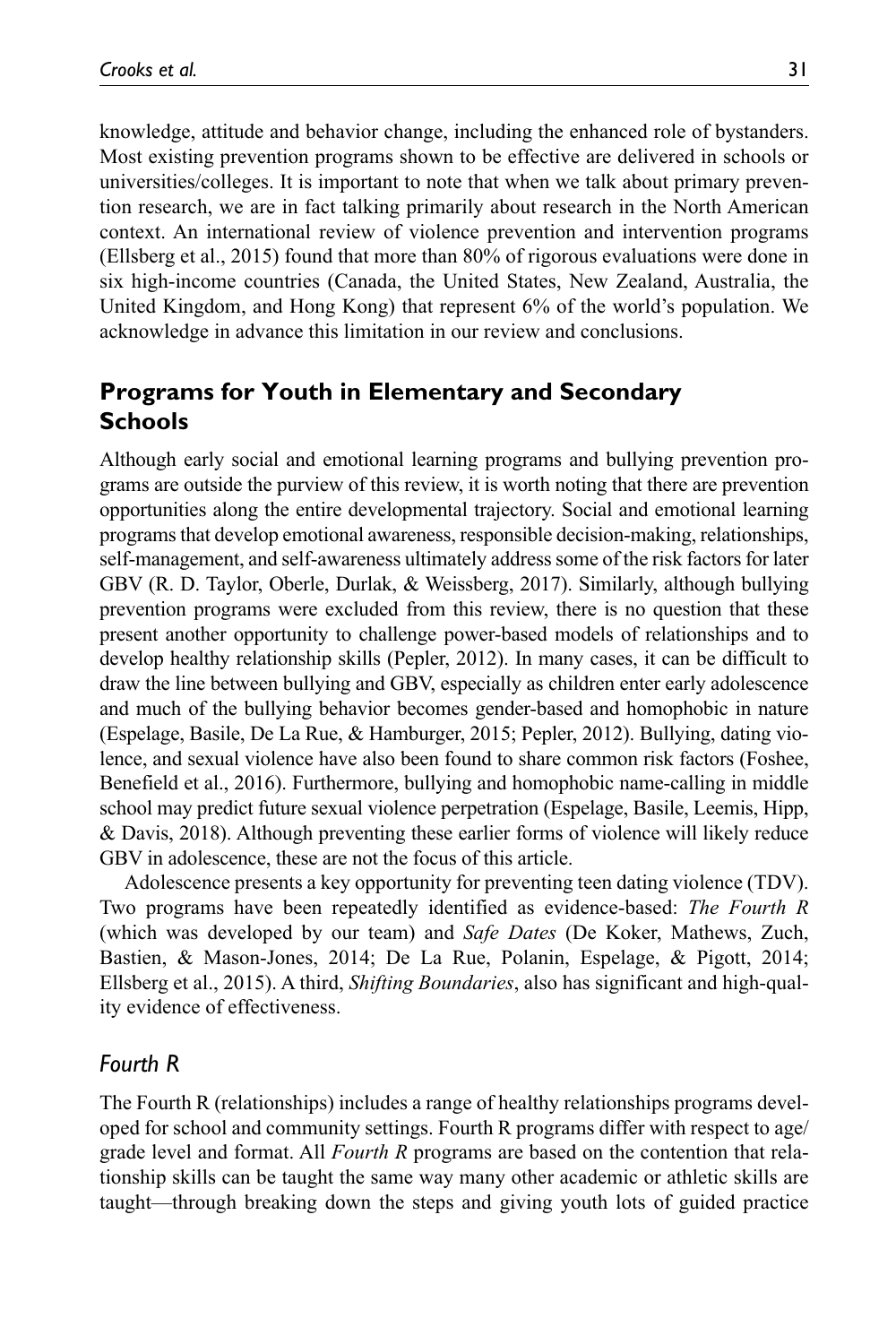(Wolfe, Jaffe, & Crooks, 2006). The original program was developed to align with the Ontario (Canada) Ministry of Education curriculum expectations for healthy living, within the Grade 9 Physical and Health Education credit. Since 2001, the program has grown to be used from coast to coast to coast in Canada. It has also been implemented in numerous states in the United States and internationally. There are many program options available beyond the original Grade 9 program, including healthy living curricula for Grades 7-9, and English curricula for Grades 9-12. There are slightly different versions of these curricula that align with every province and territory's specific expectations to ensure that educators around Canada can meet their teaching requirements by implementing the program. Teachers who implement the program receive either a half- or full-day training.

Our team has published numerous studies evaluating the Fourth R program and its implementation. The initial cluster randomized controlled trial (RCT) with the Grade 9 program included 20 schools with more than 1,700 students, aged 14-15 years. Results indicated that physical dating violence was about 2.5 times greater among control (i.e., standard health education) versus intervention students at 2.5-year follow-up, and that the intervention impact was greater for boys than girls. The Fourth R intervention also improved condom use in sexually active boys compared with their counterparts in the control condition (Wolfe et al., 2009). In addition to reducing negative behaviors, observational data demonstrated an increase in effective peer resistance skills among Fourth R students compared with the control group (Wolfe, Crooks, Chiodo, Hughes, & Ellis, 2012).

Beyond the universal impacts of the Fourth R, there is evidence that the program had a protective impact for particularly vulnerable youth. Analysis of the RCT data indicated that there was a protective effect for youth with a history of multiple forms of maltreatment with respect to lowering the likelihood of engaging in violent delinquency (Crooks, Scott, Wolfe, Chiodo, & Killip, 2007). Furthermore, this buffering effect was still evident at the 2.5-year follow-up (Crooks, Scott, Ellis, & Wolfe, 2011). These findings provide a promising indication that not only is the Fourth R beneficial for all youth, but also that it may be particularly beneficial for the youth who need it most.

In addition to strong findings with the Grade 9 program, a province-wide evaluation in Saskatchewan showed that youth in the Grade 8 program demonstrated improved knowledge about violence, awareness about the impacts of violence, and an increased ability to identify healthy coping strategies (Crooks, Scott, et al., 2015). Finally, a cost/benefit analysis of different implementation scenarios demonstrated an economic case for the Fourth R (Crooks et al., 2017).

### *Safe Dates*

Another evidence-based program offered in schools is Safe Dates (Foshee et al., 2005). The goals of the program are to raise awareness of healthy and abusive dating relationships, raise awareness of the causes and consequences of dating abuse, equip students with the skills and resources to help themselves or friends in abusive dating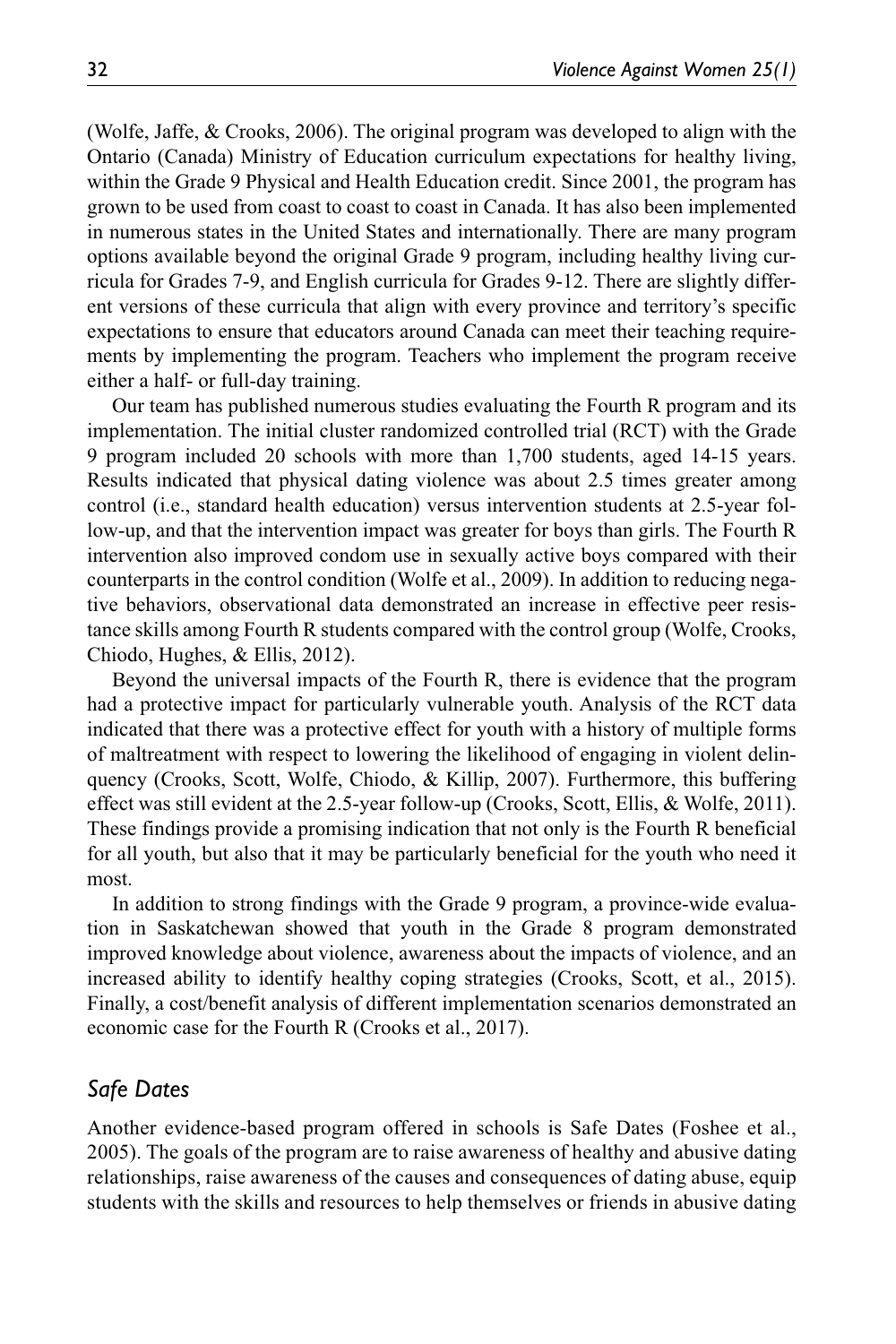relationships, and teach students skills to develop healthy dating relationships. The skills component focuses on positive communication, anger management, and conflict resolution. Safe Dates is structured around nine 45-min sessions in school, with additional school and community components. Facilitators who implement the curriculum component receive between 1 and 2 days of training, depending on the implementation plan, and community service providers typically receive 3 hours of training.

Early evaluation of Safe Dates identified promising results in behaviors and potential mediators (Foshee et al., 1998). However, a 1-year follow-up found that although the improvements in potential mediators continued, the changes in behavior had disappeared, highlighting the need for more continuous programming (Foshee et al., 2000). Subsequently, the programming changed so as to be offered in more consecutive years. The Safe Dates project was then evaluated using an RCT that involved five waves of data to examine the effects of the program over time. Safe Dates was effective at all four follow-up periods in reducing psychological, moderate physical, and sexual dating violence perpetration, as well as moderate physical dating violence victimization (Foshee et al., 2005). The Safe Dates evaluation highlighted potential subgroup effects for youth who had already been involved in dating violence versus those who had not, as although effects were found for both types of youth, the program seemed most effective with adolescents who were already involved in dating violence.

The Safe Dates programming and evidence base have expanded in important ways since the 2005 study. Notably, the Safe Dates team developed an intervention specifically for adolescents exposed to domestic violence, who are at higher risk for relationship problems and related challenges (Foshee, Benefield, et al., 2015). The *Moms and Teens for Safe Dates* intervention was designed as a series of six booklets with dating abuse prevention information and interactive activities to be completed together. Mothers who had been victims of domestic violence but no longer lived with the abuser delivered the program to their adolescents. Preliminary findings based on an RCT with 409 mother and adolescent pairs identified significant challenges in program completion but promising effects on a range of outcomes. There were favorable program effects for adolescents with higher, but not lower, levels of exposure to domestic violence. This programming and preliminary research are important next steps in identifying ways to provide programming for higher risk groups of adolescents, including those who may not be in school due to family disruption associated with domestic violence (Foshee, Dixon, et al., 2015).

In a subsequent study, Foshee and colleagues (2016) examined mediators that may have led to stronger program effects for adolescent girls with high exposure to domestic violence. Using an RCT design, 277 mother and adolescent pairs completed baseline and 6-month follow-up interviews. Consistent with their earlier study, the program had significant favorable effects for adolescents with higher exposure to domestic violence. Specifically, the *Moms and Teens for Safe Dates* intervention had significant effects for higher risk adolescents on several proposed mediators, including increasing the mothers' perceptions of the severity of dating violence, self-efficacy for completing dating violence prevention efforts, and adolescent conflict management skills (Foshee, Benefield et al., 2016).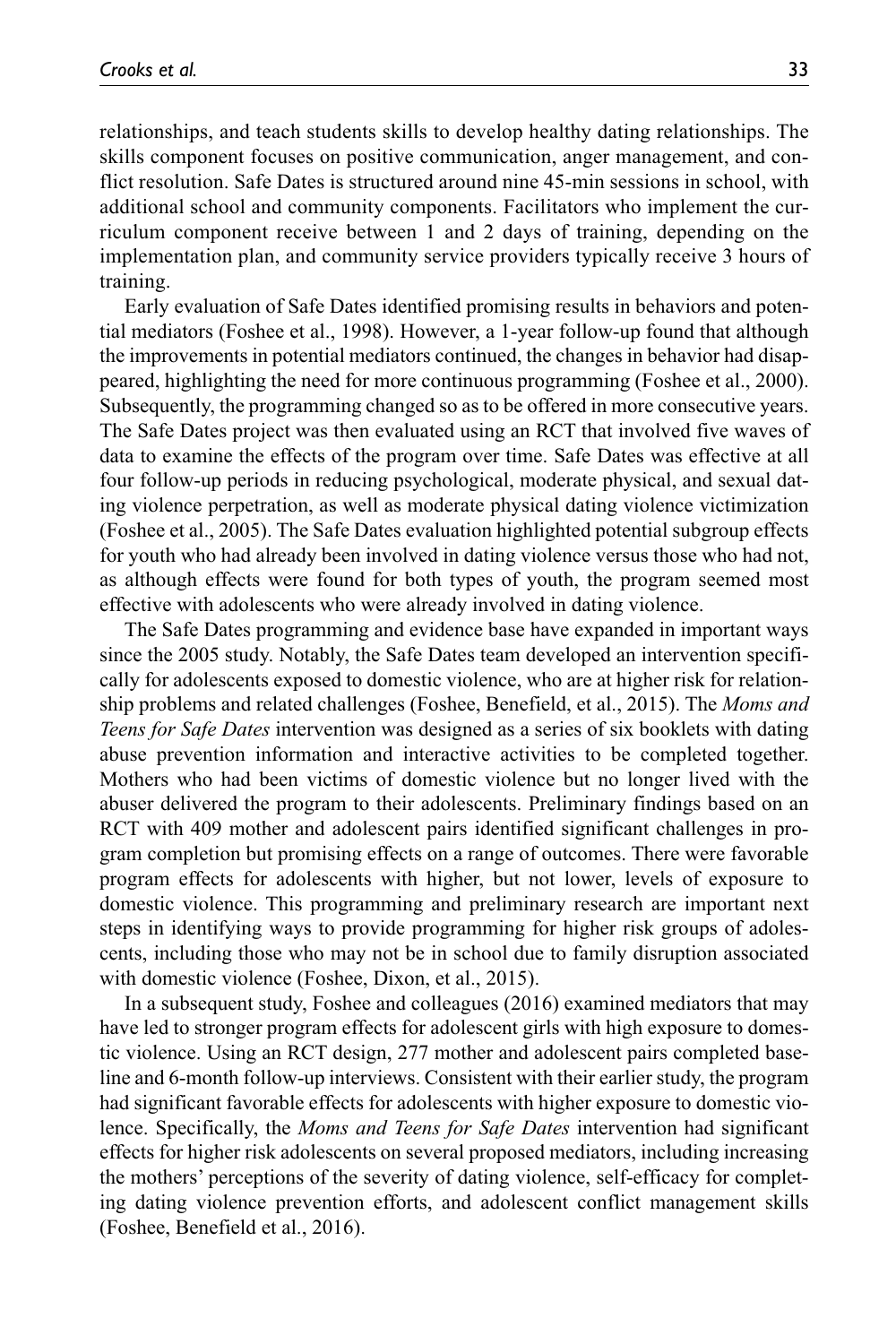Finally, research with Safe Dates has found program impacts on other types of violence. These diversified outcomes are important factors in promoting uptake and sustainability of programming, in that schools can prevent a range of negative outcomes with one comprehensive approach (Foshee et al., 2014). In addition, Safe Dates is one of the few effective primary prevention approaches for reducing sexual violence perpetration (DeGue et al., 2014).

### *Shifting Boundaries*

Shifting Boundaries is a program designed to reduce dating violence and sexual harassment among middle-school students. It is a two-part intervention that aims to increase knowledge of the consequences of abusive behavior and increase faculty surveillance of unsafe areas. The first study randomly assigned 123 middle-school classrooms to an interactive curriculum, a law and justice curriculum, or a control condition. The interactive curriculum focused on setting and communicating healthy boundaries in relationships, whereas the law and justice curriculum focused on laws, definitions, and penalties for sexual harassment. Results indicated that students in both intervention curricula had increased awareness of abusive behaviors (B. G. Taylor, Stein, & Burden, 2010). Another study randomly assigned 117 Grade 6 and 7 classrooms to the Shifting Boundaries intervention, which consisted of six sessions focusing on dating violence, sexual harassment, and promoting healthy personal boundaries. The control group received a building intervention that included the use of temporary school-based restraining orders, school posters to increase awareness and reporting, and hot spot mapping to indicate unsafe areas of the school. Students completed surveys at baseline, upon completion of the intervention, and 6 months post-intervention. Results showed that the building-only and combined interventions reduced reports of sexual violence victimization at 6-month follow-up (B. G. Taylor, Stein, Mumford, & Woods, 2013). The effectiveness of the building-only intervention was supported by a later study that found students' self-reports in the building-only condition indicated reductions in the frequency of dating violence and sexual harassment (B. G. Taylor, Mumford, & Stein, 2015).

The most recent study examining the Shifting Boundaries program explored a combined intervention (including classroom and building components). Schools were randomly assigned to varying saturation levels. Full saturation implied the program was delivered to Grades 6, 7, and 8. The results indicated that providing Shifting Boundaries to only one grade was equally effective at preventing peer and dating violence. Schools that delivered the program to both Grades 6 and 7 showed reductions in sexual harassment victimization compared with schools who implemented the program with just Grade 6 (B. G. Taylor, Mumford, Liu, & Stein, 2017).

## **Other Potentially Effective Prevention Programs With Youth**

In addition to Fourth R, Safe Dates, and Shifting Boundaries, there are other programs for youth that have significant evidence of their effectiveness, although not to the same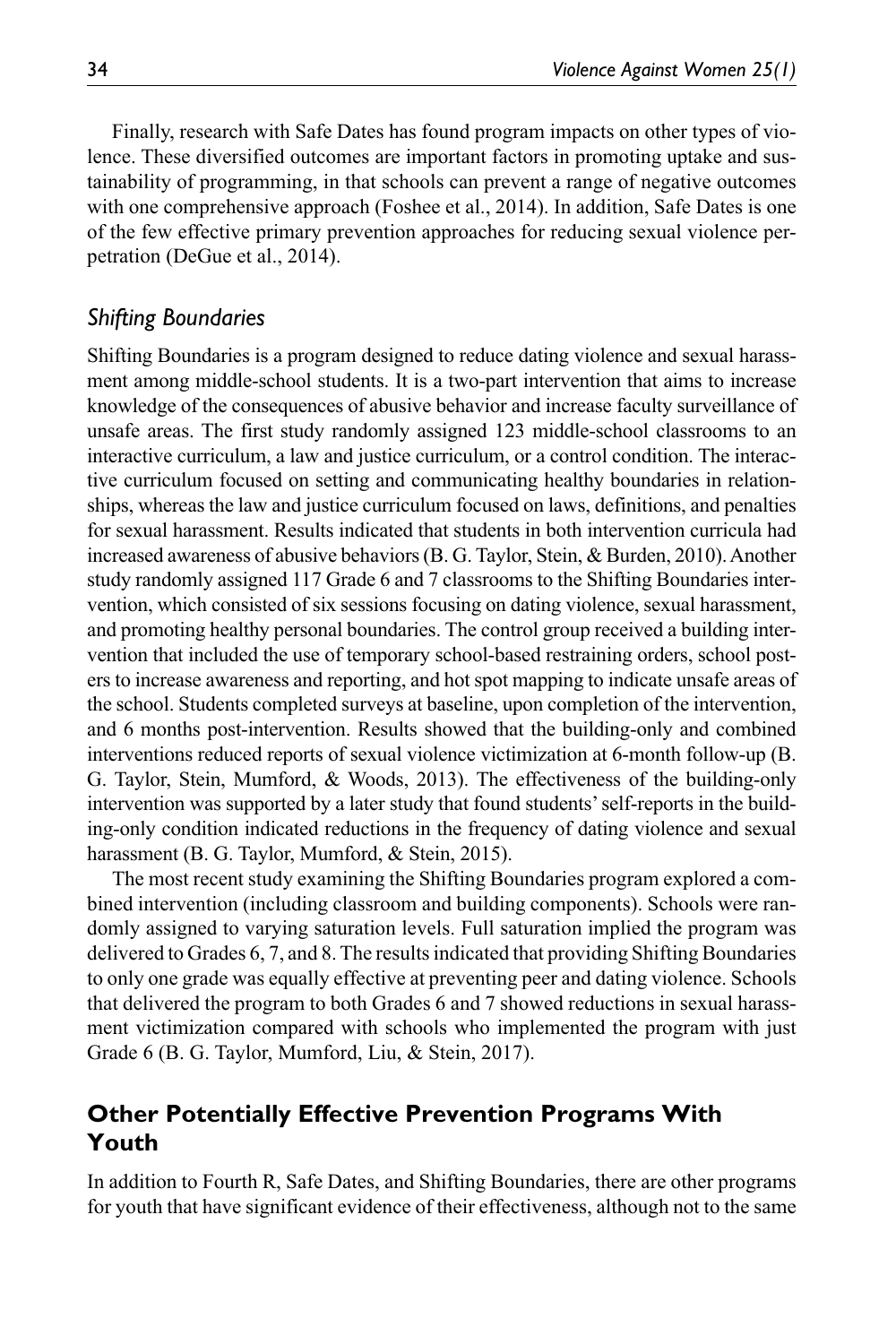extent as the aforementioned three programs (i.e., they only have one peer-reviewed outcome evaluation study each). These programs include the following: Ending Violence (Jaycox et al., 2006) and Teen Choices: A Program for Healthy, Nonviolent Relationships (Levesque, Johnson, & Prochaska, 2017; Levesque, Johnson, Welch, Prochaska, & Paiva, 2016). Teen Choices successfully reduced physical violence and emotional/psychological abuse perpetration. The Ending Violence program increased youths' knowledge of dating violence laws and increased the perceived helpfulness of seeking legal counsel as a response to dating violence (Jaycox et al., 2006).

# **Programs for College and University Students**

Bystander intervention programs2 with college-aged students typically focus on both changing norms related to consent and sexual violence, and fostering more positive social interactions among youth (Banyard, Plante, & Moynihan, 2004; Storer, Casey, & Herrenkohl, 2016). Specifically, they seek to enhance participants' skills at safely taking action in the face of peer violence. A review of bystander interventions found that they vary in length and intensity, from passive posters displayed across campus for 6 weeks to one-time training workshops (lasting 50-90 min) to multiple trainings occurring over days and weeks (Storer et al., 2016). The review also found that most programs engaged both men and women on the premise that both have the capability (and responsibility) to recognize and intervene before, during, and after violence has occurred, rather than simply focusing on males as would-be perpetrators and females as would-be victims. Furthermore, although most bystander interventions focus on postsecondary students, some have been implemented or are in the process of being adapted for use with secondary students. Overall, the best evidence for these programs relates to increasing participants' willingness to intervene and their confidence to intervene, but there is no evidence on actual behavior change in real-life situations. The two most widely researched bystander intervention programs are *Green Dot* and *Bringing in the Bystander.*

## *Green Dot*

The Green Dot program has been implemented and evaluated with college/university and high school-age youth. There are two phases to the Green Dot Active Bystander program. The first phase consists of 50-min presentations to predominantly first-year college students. This version of the program introduces the prevalence, causes, and impacts of sexual and dating violence; examples of *manageable and simple* bystander activities male and female bystanders can implement in their daily lives to prevent sexual violence; and an invitation to participate in the second phase of the program. Phase 2 involves a smaller number of students in a more intensive 6-hr training program called Students Educating and Empowering to Develop Safety (SEEDS), which is facilitated by a trained non-peer educator during a weekend retreat. The training includes expanded small-group discussions on many of the same topics as in Phase 1, but also incorporates the modeling and practicing of bystander intervention skills. In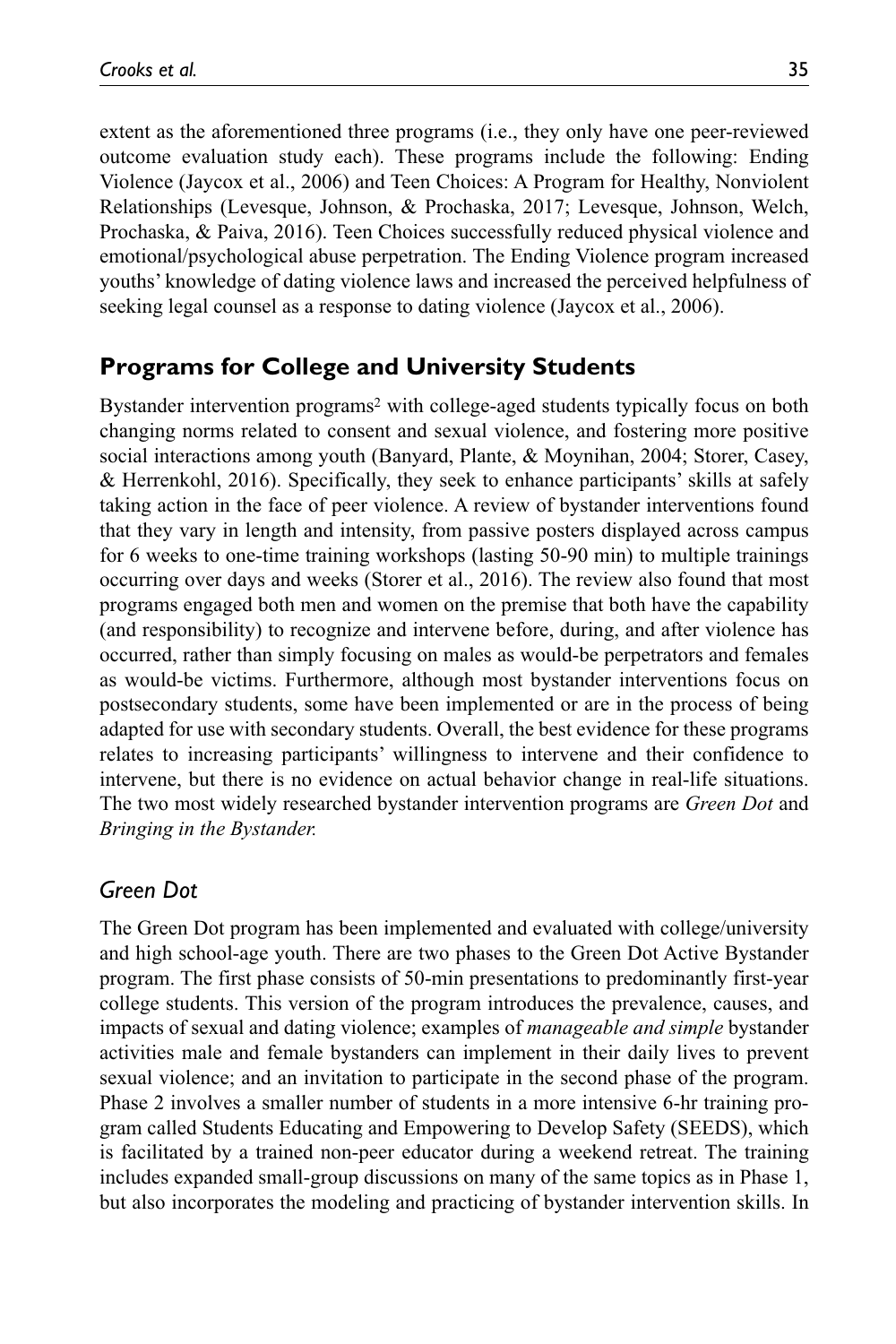addition to volunteers from the first phase of the program, program staff use a peer opinion leaders (POL) strategy to identify potential participants. The POL strategy involves working with faculty, students, and resident assistants to name potential program participants based on their perceived leadership potential.

In a preliminary evaluation of Green Dot, Coker and colleagues (2011) conducted a cross-sectional, online survey of a random sample of 2,504 undergraduate college students to examine whether substantive differences in attitudes about sexual violence and the usage of bystander behaviors were associated with program participation. The evaluation found that self-reported active bystander behavior was significantly higher among those who were SEEDS trained, received a Green Dot presentation, or were engaged with the campus center, compared with those who had received no intervention (Coker et al., 2011). Although both phases of the Green Dot program produced positive self-reported behavioral changes, the longer and more intensive SEEDS program produced more robust outcomes (Coker et al., 2011). Coker and colleagues (2015) compared overall rates of violence at campuses with and without Green Dot programming. Results from student surveys indicated lower rates of reported violent victimization at the Green Dot campus, as well as lower violence perpetration rates among males attending the intervention campus, as compared with two control campuses (Coker et al., 2015). Campus-level differences in violence were also observed over a 4-year period in a subsequent study of Green Dot intervention versus comparison campuses (Coker et al., 2016).

A recent cluster RCT evaluated the effectiveness of Green Dot with high school students over a 5-year period (Coker, Bush, Brancato, Clear, & Recktenwald, 2018; Coker et al., 2017). The program was associated with reductions in violence at the school and student levels (Coker et al., 2017). Secondary analysis revealed that these reductions were facilitated by changes in sexual and dating violence acceptance associated with participation in Green Dot (Coker et al., 2018). Thus, the authors concluded that the program could be considered "both effective (as randomized) and efficacious (as received) in reducing violence acceptance and violence perpetration at the individual and school levels" (Coker et al., 2018, p. 7).

### *Bringing in the Bystander*

Bringing in the Bystander was one of the earliest bystander intervention programs and has been thoroughly researched. The program has two primary versions, including a single 90-min session and a longer 4.5 hr session. Bringing in the Bystander emphasizes how dating and sexual violence occur across a broad continuum of violence from less aggressive acts, such as hearing permissive language about rape in one's social group, to more aggressive acts such as a physical assault at a party. Participants are presented with examples of how to safely intervene across this full spectrum of abusive behaviors. The program provides an opportunity for participants to practice bystander prevention and intervention skills and helps participants identify community resources. Participants are encouraged to create a ''bystander plan'' where they outline how they would intervene and sign a pledge to be an ally in preventing dating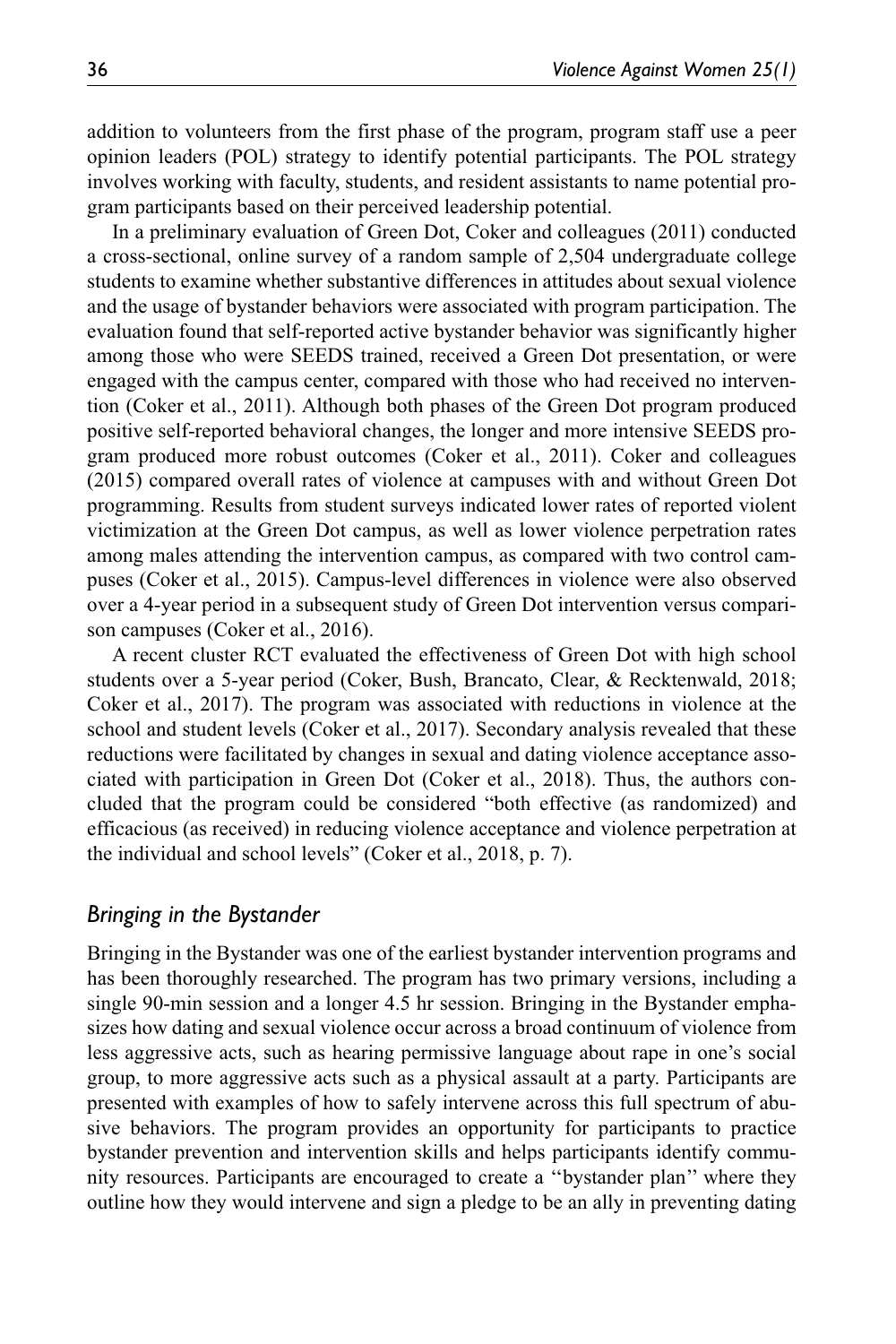or sexual violence in the future. Throughout, emphasis is placed on the safety of the intervener and on leveraging resources such as law enforcement and victim services programs.

To date, Banyard, Moynihan, and colleagues have evaluated different versions of the Bringing in the Bystander program in five separate published studies that utilized unique datasets. There is also a media campaign (*Know Your Power*; Potter, Moynihan, Stapleton, & Banyard, 2007; Potter, Stapleton, & Moynihan, 2008) that is based on Bringing in the Bystander and can be used on its own or as a complement to the program. The efficacy of Bringing in the Bystander has been evaluated with universal college populations (Banyard, Moynihan, & Plante, 2007; Cares et al., 2015; Moynihan et al., 2015), as well as subgroups of the larger student body, including students in leadership roles such as resident assistants (Banyard et al., 2009), and members of fraternities, sororities, and athletic teams (Moynihan & Banyard, 2008; Moynihan, Banyard, Arnold, Eckstein, & Stapleton, 2010, 2011). Published studies used different research designs to address variations in the research questions and samples. Three of the evaluations (Banyard et al., 2007; Moynihan et al., 2010; Moynihan et al., 2015) employed longitudinal designs that evaluated outcomes 2-12 months post-program participation, whereas other studies utilized cross-sectional study designs that included self-reported surveys distributed at one time point after the completion of the program.

Evaluations showed evidence of increases in participants' self-reported likelihood of using bystander behaviors and of positively influencing participants' perceptions of their confidence to intervene. However, results were less consistent for the sustained use of bystander behaviors. In one evaluation of the program (Moynihan et al., 2015), male and female participants who participated in the 90-min version of the program and who had the opportunity to view a pro-bystander social marketing campaign 6 months post-intervention reported higher levels of bystander behaviors related to helping friends 12 months post-intervention compared with those in the control group who only viewed the social marketing campaign. The finding regarding long-term behavior change is particularly promising, however, because this is the first evaluation, to date, to demonstrate bystander behavior changes longitudinally. Another evaluation of the Bringing in the Bystander program on two college campuses did find evidence of sustained attitudinal change 12 months post-program, however (Cares et al., 2015). Although these findings indicated an overall positive outcome for program participants, results suggested that program effectiveness differed by gender (male participants scored lower than female participants despite significant changes in attitudes), and by campus (attitudinal changes were significant on one campus, but not the other), highlighting important lessons and future directions to consider in terms of program implementation (Cares et al., 2015).

## **Selective Prevention**

In addition to universal prevention, there are selective prevention approaches that are targeted to individuals in a subgroup of the population whose risk of victimization or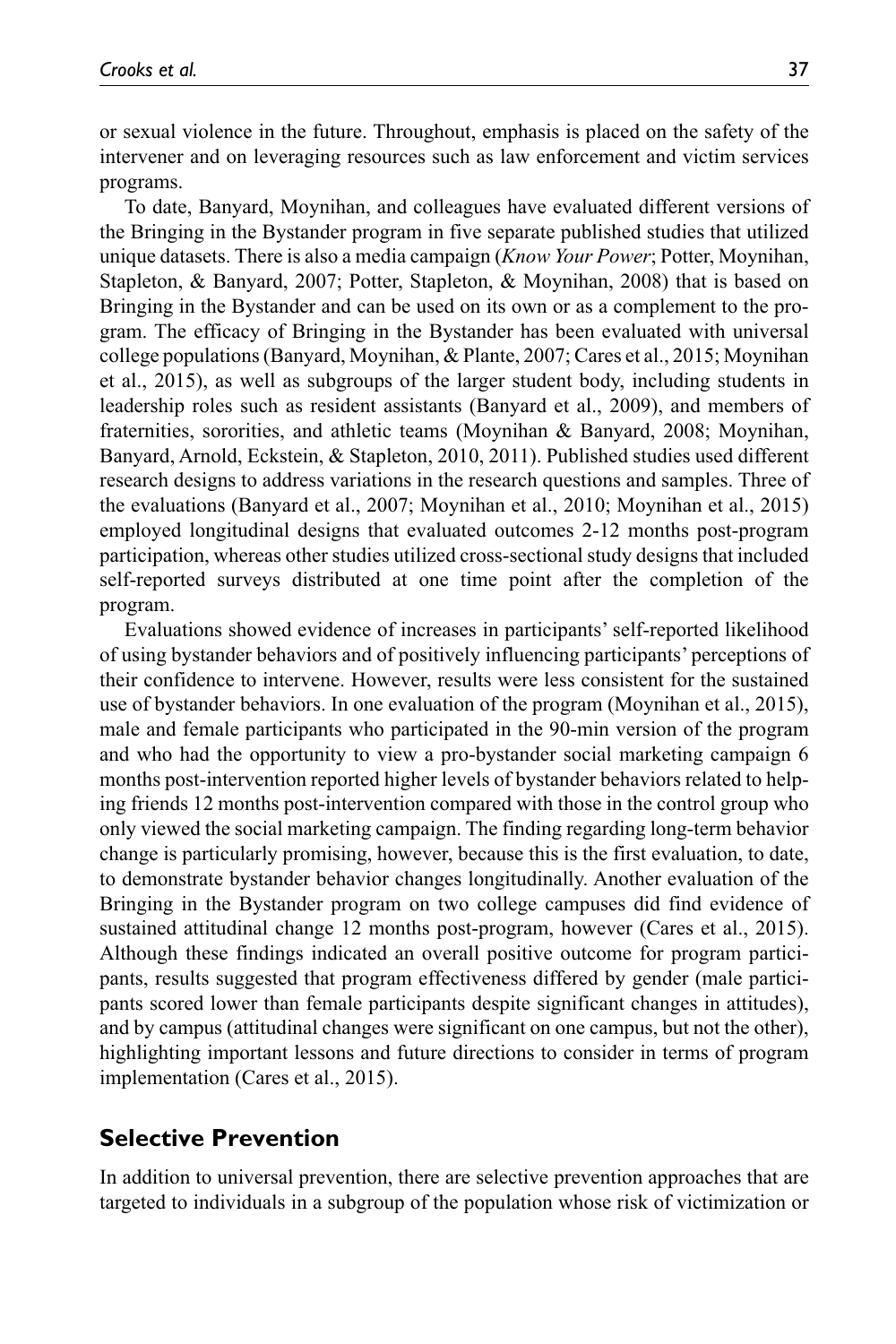perpetration is significantly higher than average, although they themselves may not have been victims or perpetrators (O'Connell et al., 2009). Aside from the overarching risk by gender, risk groups may be identified on the basis of multiple factors such as race, class, ability, sexual orientation, and family background (e.g., children living with violence and/or parental substance abuse).

# **Programs for Boys and Men**

Because most GBV is perpetrated by boys and men, there are major initiatives that target their unique role as potential perpetrators and bystanders. Programs focusing on men and boys include awareness raising and engagement activities, prevention programs specifically for boys in middle and high school, and sexual violence prevention programs for men in postsecondary settings. We describe programs and evidence for each of those types of prevention in the following section.

# **School-Based Prevention Programming for Boys**

# *Coaching Boys Into Men (CBIM)*

The CBIM program was developed in the United States by Futures Without Violence, and is designed to address social norms by targeting male athletes. The program is delivered by coaches, whom researchers posit have an influential role as mentors and role models for athletes, and thus has a unique opportunity to address GBV with male youth. The program provides coaches with training and resources to prevent relationship violence and sexual assault. Over the past decade, the CBIM program has evolved from an awareness campaign into a structured prevention curriculum for coaches and their athletes (Futures Without Violence, 2016) with encouraging outcomes.

Initial evaluation found CBIM athletes across 16 U.S. high schools reported higher levels of positive bystander intervention behavior than control subjects 3 months postprogram (Miller et al., 2012). In addition, boys who had the most intense exposure to the program showed significant changes in intentions to intervene, recognition of abusive behaviors, and positive bystander intervention (Miller et al., 2012). A subsequent evaluation conducted at 1-year follow-up found that while increases in positive behaviors immediately following program participation were not evident 12 months postintervention, CBIM athletes demonstrated reductions in negative bystander intervention behaviors, as well as a decrease in abuse perpetration as compared with control participants (Miller et al., 2013). A more rigorous cluster RCT is currently underway of a slightly different program that does not have the same focus on coaches (Abebe et al., 2017).

### *WiseGuyz*

The Centre for Sexuality (formerly the Calgary Sexual Health Centre) developed the WiseGuyz program to address social norms that confine and harm the well-being of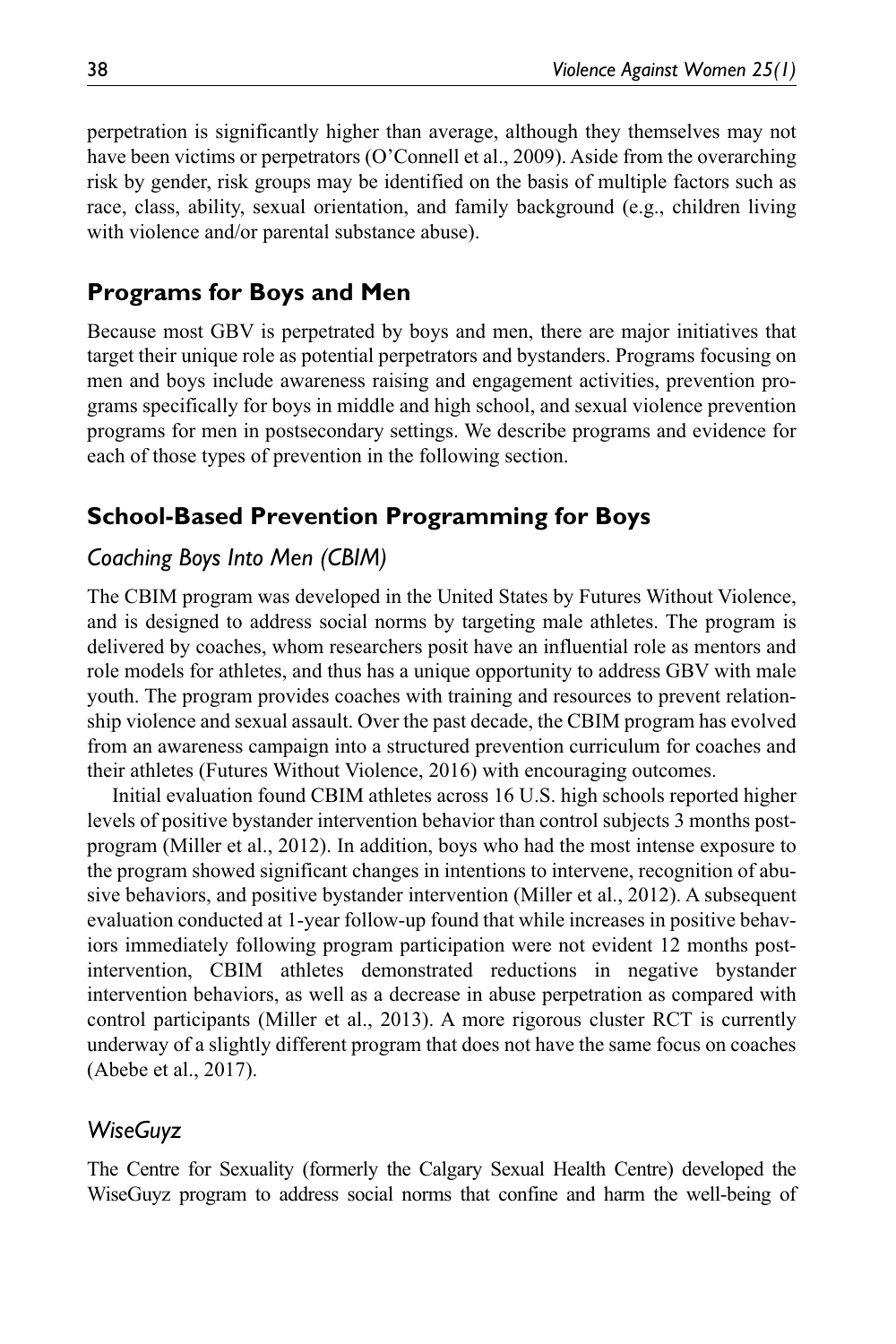adolescent boys, particularly in the domains of sexual health, mental health, and violence. WiseGuyz is a community-facilitated program that targets Grade 9 boys  $(\sim]$ 14-15 years of age) with an integrated, 20-session curriculum focused on healthy relationships, sexual health, gender, and advocacy and leadership. The program is typically offered over the course of the school year, and a within-groups, mixed-methods evaluation has demonstrated a significant positive impact on boys' attitudes and beliefs (Claussen, 2017; Hurlock, 2013, 2014, 2016), as well as positive mental health and friendship closeness (Exner-Cortens, Hurlock, Wright, Carter, & Krause, 2018). Future evaluation of this program will include a comparison group, and specifically assess dating violence as an outcome.

### **College/University Bystander Intervention With Boys**

### *Mentors in Violence Prevention (MVP)*

The MVP program was developed in 1993 and was one of the first domestic violence and sexual assault prevention programs designed for bystanders (Katz, Heisterkamp, & Fleming, 2011). The initial pilot was developed for college athletes. The objective of the program was to engage high-status male student-athletes in an effort to increase the participation of male students in the prevention of violence against women. To date, the MVP program has been widely implemented in the United States and internationally in diverse settings including sports organizations, college campuses, military bases, middle schools, and high schools. The MVP program later expanded to target female students. The program was designed to promote critical thinking about gender norms and encourage students to speak out and intervene in instances of abuse, as opposed to conforming or observing in silence. This is achieved through role-plays which allow students to develop appropriate responses to abusive incidents.

A preliminary quasi-experimental design study examined the impact of MVP on college students' attitudes and predicted behavior. Pre- and post-survey data were collected from 820 students. The results indicated improvements in attitudes toward gender violence and improvements in bystander efficacy (Cissner, 2009). Katz and colleagues (2011) also conducted a study examining 894 high school students, 47% males, to assess the impact of MVP. Results revealed that students who were exposed to the MVP model were more likely to perceive forms of violence as wrong. In addition, MVP youth were more likely to take action and intervene compared with their counterparts who were not exposed to the program (Katz et al., 2011). Although most of the research examining the MVP program has occurred in the United States, the first qualitative evaluation in a European context also reported positive findings (Williams & Neville, 2017).

### *The Men's Project*

The Men's Project is another prevention program designed to target young male college students. The program aims to increase awareness and prevent sexual assault through an integrated model. This is achieved by incorporating discussions and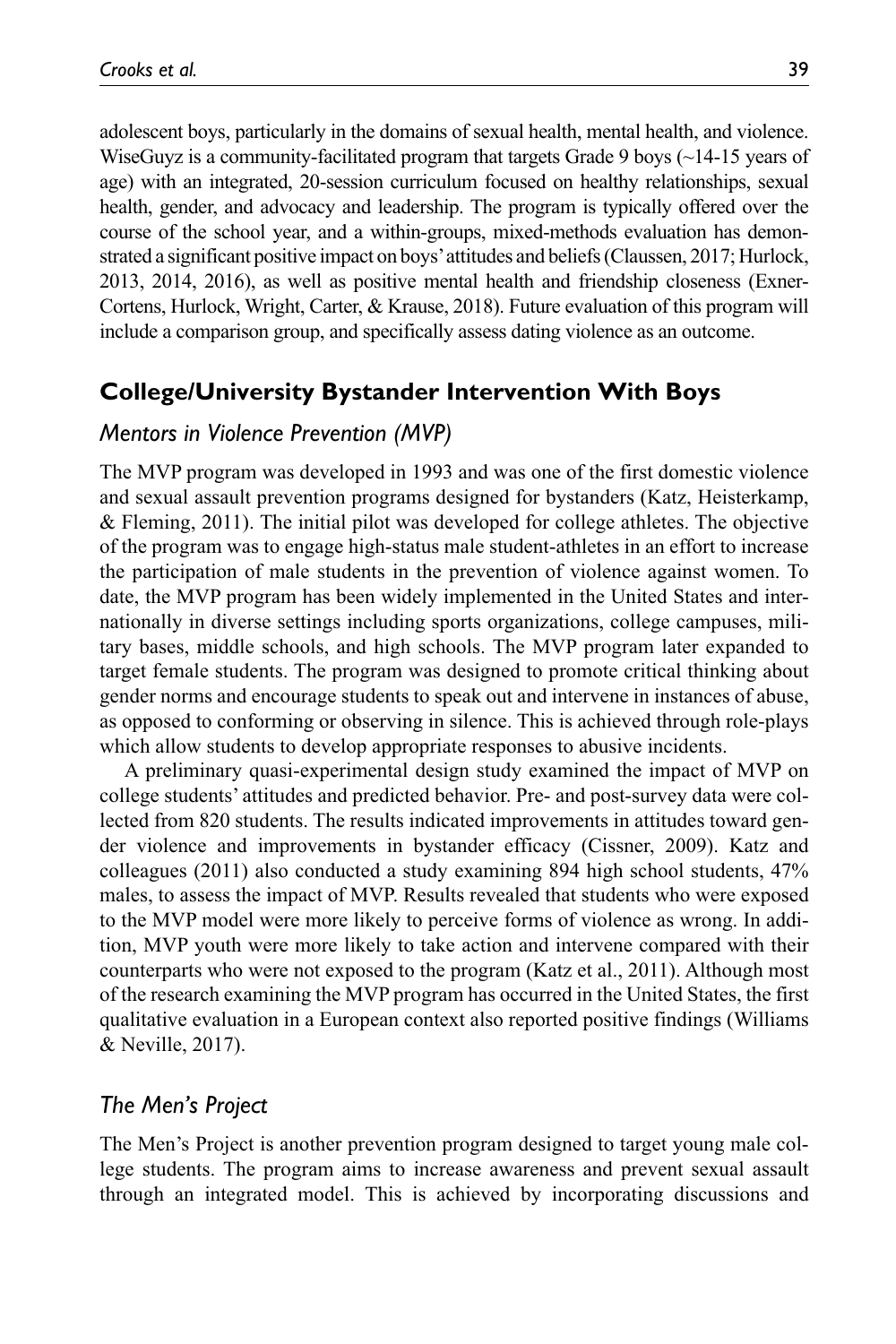interactive role-play activities that focus on changing personal attitudes toward sexual violence and consent, enhancing empathy and understanding the impact of sexual assault on women, and providing skills to intervene effectively (Storer et al., 2016). Gidycz, Orchowski, and Berkowitz (2011) assessed the impact of the Men's Project among 635 male college students who were randomly assigned to either the program or a control condition. Findings suggested that the program can positively change males' values, beliefs, and behaviors. Specifically, the results indicated that male students who participated in the program reported less reinforcement from sexually aggressive behaviors. In addition, participants reported increased beliefs that other males would intervene to prevent sexual assault. In terms of behavior changes, program participants decreased their associations with sexually aggressive peers and decreased their exposure to sexually aggressive media (Gidycz et al., 2011).

## **School-Based Programs for Youth at Risk of Experiencing GBV**

Some selective prevention programs focus on youth with known risk factors for violence perpetration or victimization. Reviews of GBV homicides have repeatedly pointed to missed opportunities in early identification and the need for prevention programs to assist high-risk youth who have been identified as a concern in schools, mental health, child protection, and correctional systems (Jaffe, Fairbairn, & Sapardanis, 2018). Although there are many emerging programs in this area, we want to highlight two programs of this type that have some evidence of effectiveness—one designed for youth involved with the child protection system, and one for adolescent females who have experienced violence in relationships.

### *Youth Relationships Program*

The Youth Relationships Program (YRP) is an 18-session group-based intervention designed to reduce all forms of harassment, abuse, and violence by and against dating partners. It was designed to address the needs of adolescents who had experienced abuse and trauma in their families of origin and who were thereby at greater risk for violence in their own relationships (Wolfe et al., 2003). This community-based group intervention is manual-based, and it instructs facilitators to help teens develop positive roles in dating by providing information, building skills, and enabling the participants to be involved in a community service component. There are three principal sections in the manual: education and awareness, skills building, and social action learning opportunities.

The YRP was evaluated in an RCT with 158 high-risk 14- to 16-year-olds with histories of maltreatment (Wolfe et al., 2003). The control group was an existing care condition, which typically included bimonthly visits from a social worker and the provision of basic shelter and care. Youths were followed on average for 16 months post-intervention. Self-report and partner-report data showed the intervention to be effective in reducing incidents of physical and emotional abuse over time relative to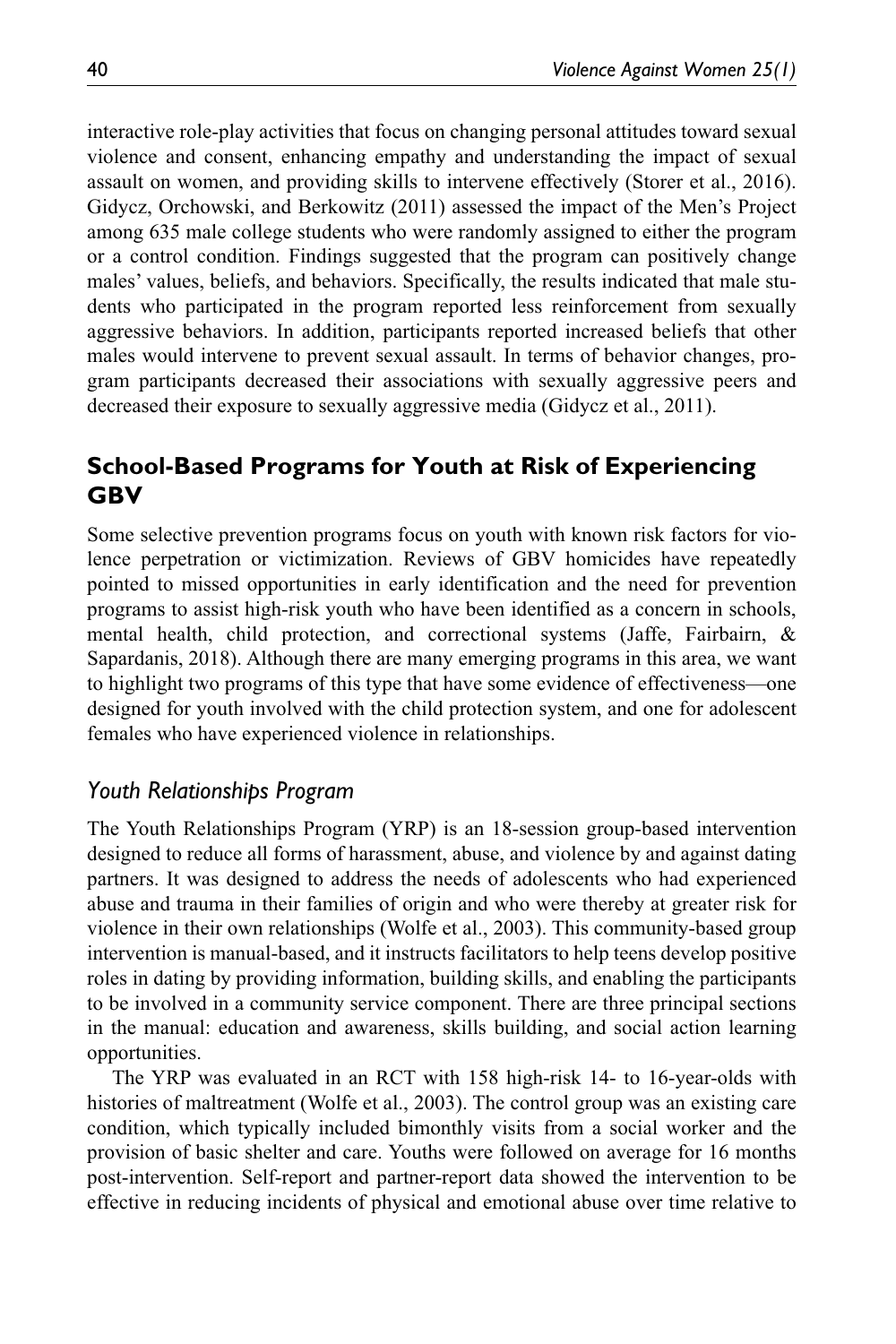controls. An interesting adjunct finding was that symptoms of emotional distress and trauma were also lower over time compared with the control group, even though these symptoms were not directly targeted with the intervention. One challenge with the YRP is that the manual has not been updated in 20 years, so future research would require significant program development to ensure relevance for today's youth.

#### *Expect Respect Program*

The Expect Respect program follows a comprehensive prevention model, including community engagement, school-wide universal prevention strategies, youth leadership training, and a targeted support group program for at-risk youth in middle and high schools (Ball, Kerig, & Rosenbluth, 2009). The most carefully evaluated component of the Expect Respect program, the targeted support groups (Expect Respect Support Groups [ERSGs]), offer 24 weekly sessions over the course of the school year to gender-segregated groups of boys and girls with known risk factors for dating violence, such as a history of child maltreatment, domestic violence, sexual abuse, and aggressive peer and dating relationships (Ball et al., 2012). Content in each session is specifically designed to address the needs of vulnerable youth, offering participants an opportunity to explore and reframe attitudes supporting violence, and practice healthy relationship skills within a safe and supportive environment (Ball et al., 2009; Ball et al., 2012).

Initial evaluation of the ERSG examined pre-intervention and post-intervention self-reports of 144 youth participants who endorsed involvement as either a victim or perpetrator of at least one type of violence at intake (Ball et al., 2012). Results indicated that youth participants reported using significantly more healthy conflict resolution skills post-program (Ball et al., 2012). Program components perceived to be important for positive outcomes included the support group format and the extended duration of intervention. Overall reductions in victimization and perpetration were not observed in the study; however, subgroup analyses revealed that participants who reported higher levels of both victimization and perpetration at baseline (at least one *SD* above the group mean for either) also reported significant reduction in victimization and/or perpetration post-program (Ball et al., 2012).

More recently, ERSG was evaluated using an accelerated longitudinal design in 36 schools (24 intervention, 12 control) with a sample of 1,678 youth, aged 11-17 years, exposed to violence at home, at school, or in the community (Reidy, Holland, Cortina, Ball, & Rosenbluth, 2017). Latent growth curve analysis of three waves of data with three cross-sectional cohorts of youth participants found that program dosage was associated with different outcomes for boys and girls. Specifically, the number of ERSG sessions attended was related to incremental decreases in psychological, physical, and sexual violence victimization, psychological and sexual violence perpetration, and reactive and proactive aggression for male participants (Reidy et al., 2017). Similar reductions in aggression related to program dosage were noted among female participants; however, results also indicated that the number of ERSG sessions attended was associated with a marginal increase in sexual violence victimization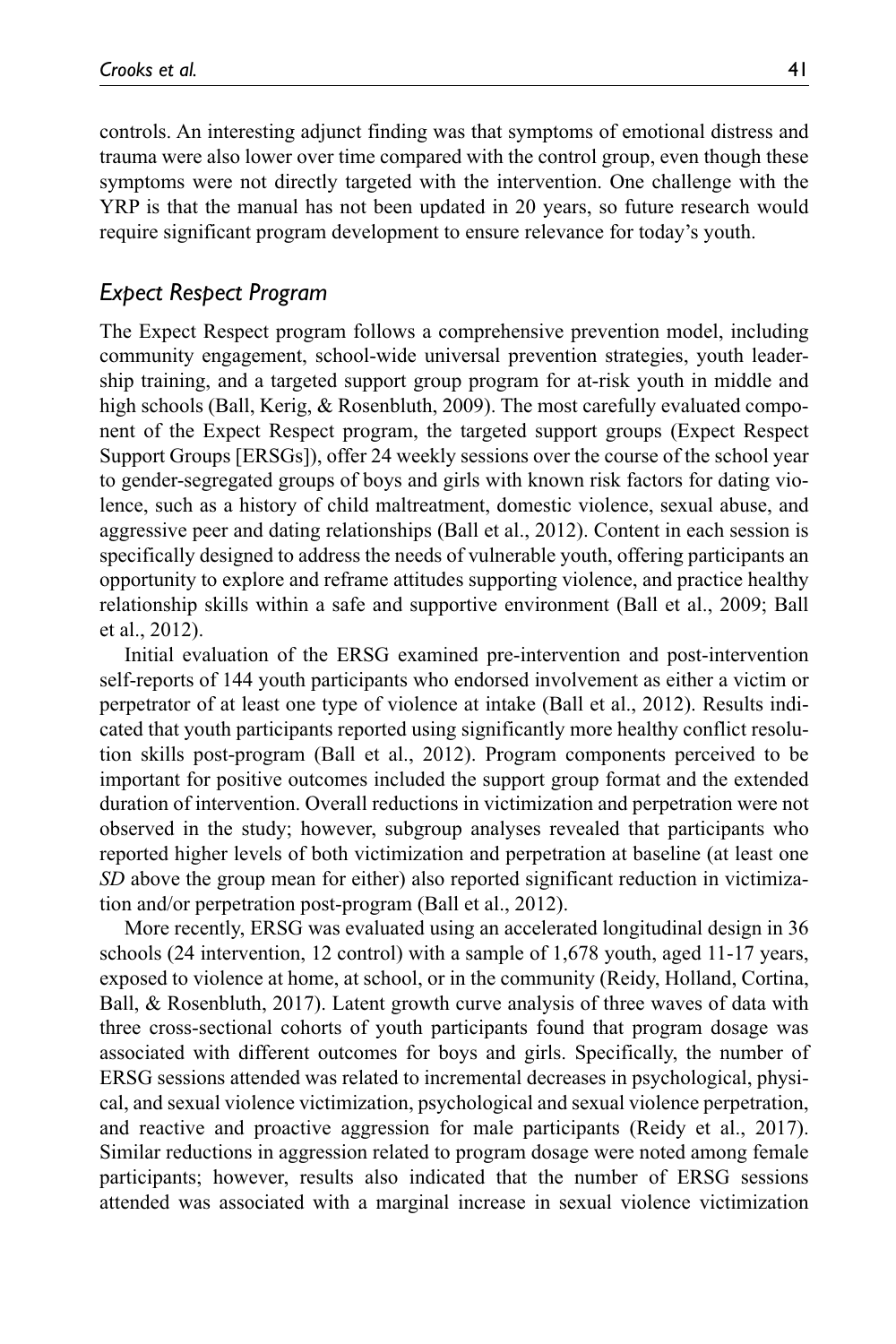(Reidy et al., 2017). Interestingly, dosage was also related to levels of violence reported at baseline among male participants, such that boys who initially reported the highest levels of violence attended the greatest number of sessions and, in turn, experienced the greatest reductions in violence (Reidy et al., 2017). This finding confirms previous evidence that suggests the highest risk youths experience the greatest benefits from program participation.

# **Summary of Current Literature and Gaps in the Evidence Base**

Our review of effective programs indicates that there is merit in programs that target attitudes, develop skills, and are comprehensive in nature. These programs have been implemented and evaluated mostly in school and post-secondary settings. However, youths who are most vulnerable to experiencing high levels of GBV have been largely overlooked in intervention research. It is to this topic that we devote the remainder of this review.

Due to larger structural oppressions, there are many groups that disproportionately experience violence: (dis)abled women and girls; girls/women in contact with institutions (e.g., child welfare, criminal justice); Indigenous women and girls; women and girls of color; sexually diverse women and girls; women and girls in poverty, including those who are precariously housed; newcomer and migrant women; sex workers; trans\*/gender-queer women; and women abused as children. Many women and girls whose social location includes membership in more than one of these oppressed groups are at even greater risk, a concept which can be incorporated into research and practice through the application of intersectionality (Bauer, 2014; Cole, 2009).<sup>3</sup> Unfortunately, much of the research with these groups has been limited to identifying the increased risk of GBV. This increased risk is now well-documented and in our view, it is time to move away from this deficit focus and toward strengths-based approaches that work with groups of girls and women who are marginalized to design, implement, and evaluate GBV programs. In addition, much research has been conducted on—and not with—women and girls who identify as part of these groups. Such research runs the risk of further oppressing already marginalized groups (i.e., "nothing about us without us," Charlton, 2000).

# **What Are Some of the Roots of This Knowledge Gap?**

The roots of this knowledge gap are multifold, and a full exploration is beyond the scope of this article. However, we suggest three key reasons for this gap that we feel must be addressed in future GBV-prevention program design and evaluation if we are to remedy the current inequities that are present in research and scholarship. First, though many scholars within prevention science have moved away from deficit-based understandings toward strengths-based approaches, a focus on prevention of some negative health outcome, as opposed to the promotion of positive well-being, still dominates the research literature. This approach may be particularly alienating to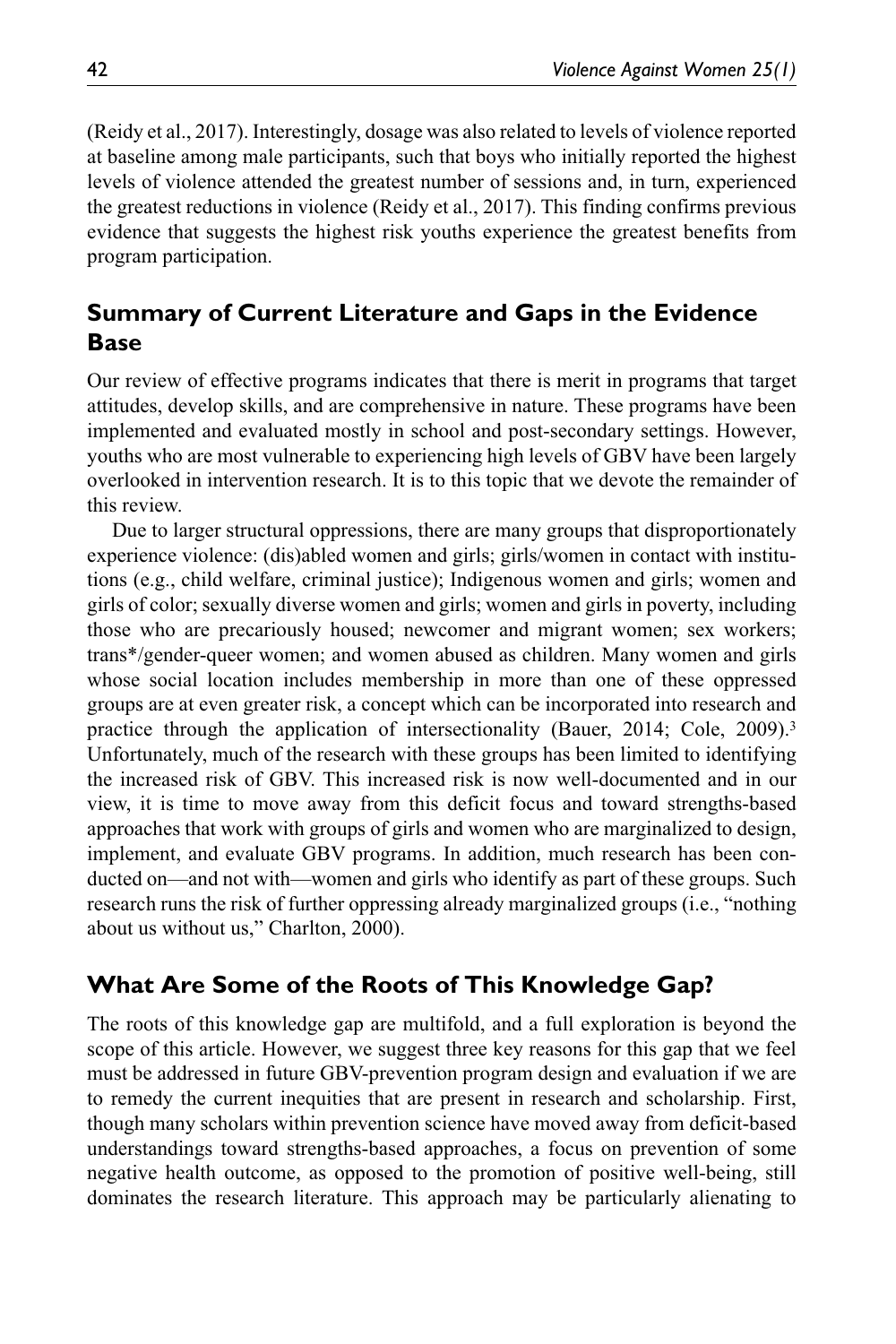groups for whom negative narratives have been (and are still) used to marginalize their voices. In many cases, this deficit-based approach does not align with cultural understandings of well-being. Second, conducting research with these populations requires flexibility in epistemology, methods, and approaches—flexibility that is not yet recognized as advantageous by many traditional academic outlets (e.g., the use of participatory evaluation; ACT for Youth, 2017; Checkoway & Richards-Schuster, 2003; Cousins & Whitmore, 1998). Finally, much of the innovative work is happening in communities and organizations which don't have the mandate or resources for rigorous evaluation. We feel this issue speaks to two needs in particular. First, violence prevention researchers need to be trained on how to conduct research through equitable community–university partnerships; the value of these partnerships also should be recognized within tenure and promotion practices. From our personal experiences at multiple universities, junior scholars are often told to avoid community-based work until after tenure because it will take too long and not produce the type of rigorous research evidence required for high-impact publications. If we are truly to address the inequities in violence prevention research, these factors must be addressed. As well, it is imperative that we work to increase the diversity of scholars in prevention science. This direction includes specifically addressing forms of discrimination that prevent scholars from marginalized groups from advancing through the ranks of academia (Evans, 2007; Matthew, 2016).

## **Strategies for Moving the Field Forward**

Although several of the root causes identified above require larger structural changes, we have been working toward addressing these challenges at a more micro level over the past several years. We draw on three examples from our research program to highlight these changes.

1. Choose evaluation outcomes with (and not for) partners.

Statistical data clearly suggest that Indigenous peoples and, in particular, Indigenous women and girls experience disproportionately high rates of GBV (Government of Canada, 2011). To date, however, few prevention programs have been developed, and even fewer evaluated, that address this issue with Indigenous women and girls. Furthermore, programs that have been developed tend to reflect the worldviews of non-Indigenous researchers (e.g., a focus on individual-level violence prevention), and not those of Indigenous communities (e.g., a focus on relational well-being, community healing, and consciousness raising around the ongoing impacts of colonization). In other words, the prevention of GBV cannot be understood outside the context of the violence perpetrated by non-Indigenous peoples and governments toward Indigenous peoples of all genders. Within this context, there is a move toward strengths-based, holistic, community-based approaches to wellness, rather than a narrow deficit-based focus on problems (or, in other words, practitioners and researchers are getting the message from communities).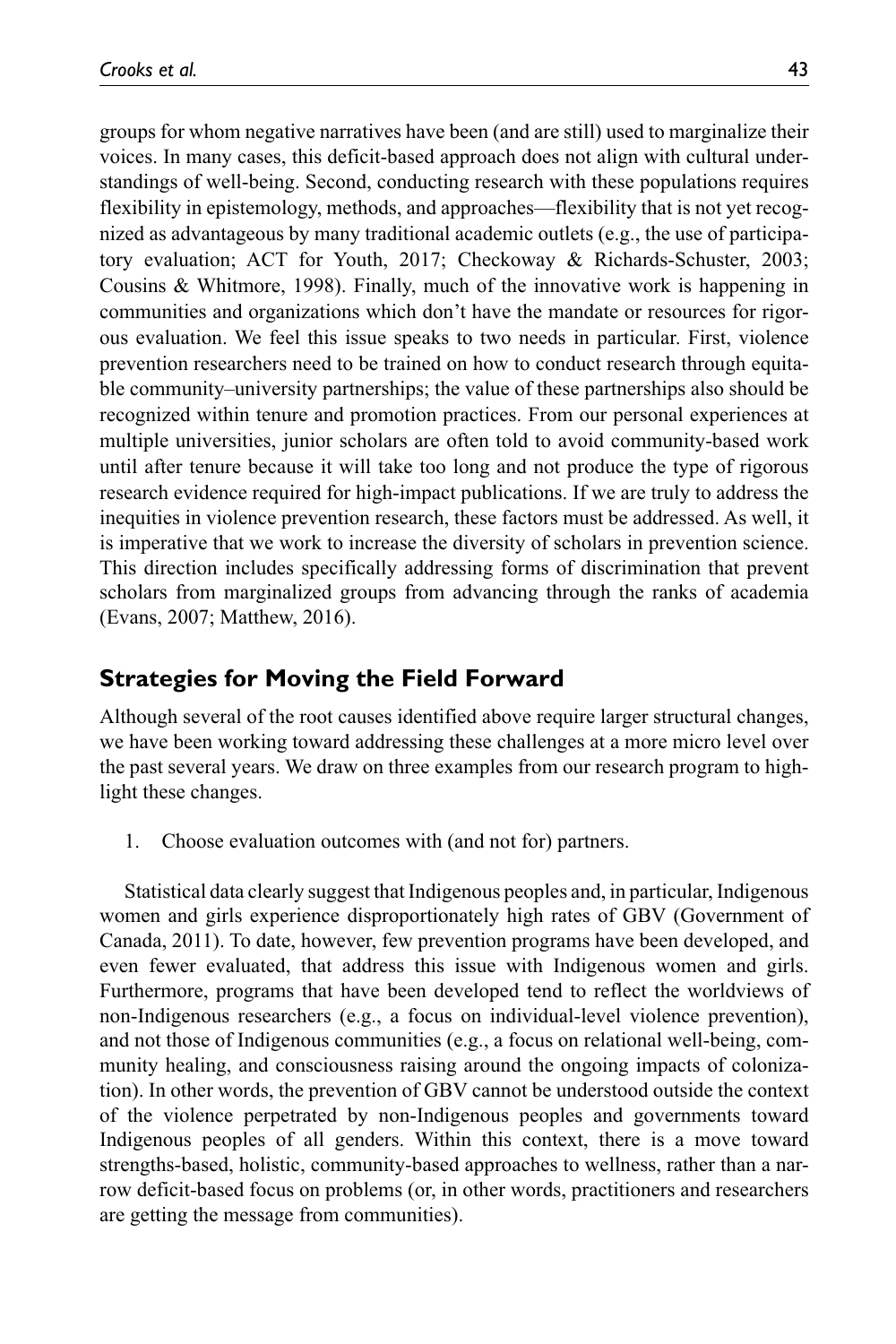Our team has been partnering with Indigenous communities and educators for over a decade on a suite of strengths-based programs for Indigenous youth. The *Fourth R: Uniting Our Nations* is a school-based, multicomponent initiative designed to foster mental well-being and cultural identity among Indigenous youth through multiple initiatives. These include the following: a 16-week Elementary Mentoring program for Grades 7 and 8 students facilitated by First Nations young adults who mentor youth for 1 hr per week; a 16-week Secondary Peer-Mentoring program that fosters healthy relationships between younger (Grade 9) student mentees and older (Grades 10-12) student mentors; a secondary-level First Nations Cultural Leadership Course, which incorporates facets of the mentoring programs into a classroom setting for school credit; a First Nations, Metis and Inuit (FNMI) Student Leadership Committee, made up of secondary students who implement projects in their school board; and the Indigenous Perspectives Fourth R curriculum, an adapted version of the Fourth R's Grade 9 health curriculum (Crooks, Burleigh, et al., 2015; Crooks, Chiodo, Thomas, & Hughes, 2010). With the exception of the Indigenous Perspectives curriculum, which was adapted from Fourth R resources, all other initiatives were developed specifically for Indigenous youth, in full partnership with First Nations community partners. Thus, although the Fourth R and Uniting Our Nations programs share many similarities, such as an emphasis on positive youth development and facilitating healthy relationships through skill building, the Uniting Our Nations program is distinct from the original Fourth R in its focus on cultural identity, use of culturally relevant teaching methods, inclusion of community members (i.e., elders), and focus on mentorship and youth voice (Crooks & Dunlop, 2017).

Because our partners wanted the research to be strengths-focused, we did not explicitly measure GBV in any of our evaluations of these programs; nonetheless, the demonstrated gains in protective factors we describe below are likely associated with reduced violence (and also align with community desires for data collection). Initial evaluation of the secondary school components (i.e., the secondary mentoring program and the Cultural Leadership Course) of the Uniting Our Nations program found multiple indicators of youth engagement, such as increased academic performance and fewer absences from school, youths reporting pride in their roles as mentors, and satisfaction with the program itself (Crooks et al., 2010). In a subsequent mixed-methods case study, Crooks, Burleigh, et al. (2015) identified four organizing themes from their quantitative and qualitative findings. Results suggested increases in student success, sense of belonging, and leadership skills and confidence, and supported the importance of the cultural content in the program (Crooks, Burleigh, et al., 2015). Furthermore, a mixed-methods longitudinal evaluation assessed the impacts of 2 years of program participation, following a cohort of FNMI youth in Grades 7/8 through to Grades 9/10 (Crooks, Exner-Cortens, Burm, Lapointe, & Chiodo, 2017). Findings indicated that mentoring participants reported more positive mental health, greater cultural connectedness, and increased credit accumulation (Crooks, Exner-Cortens et al., 2017).

To reach youth most in need of support, spaces outside of the classroom context need to be used for the implementation of GBV-prevention programs. In our own work,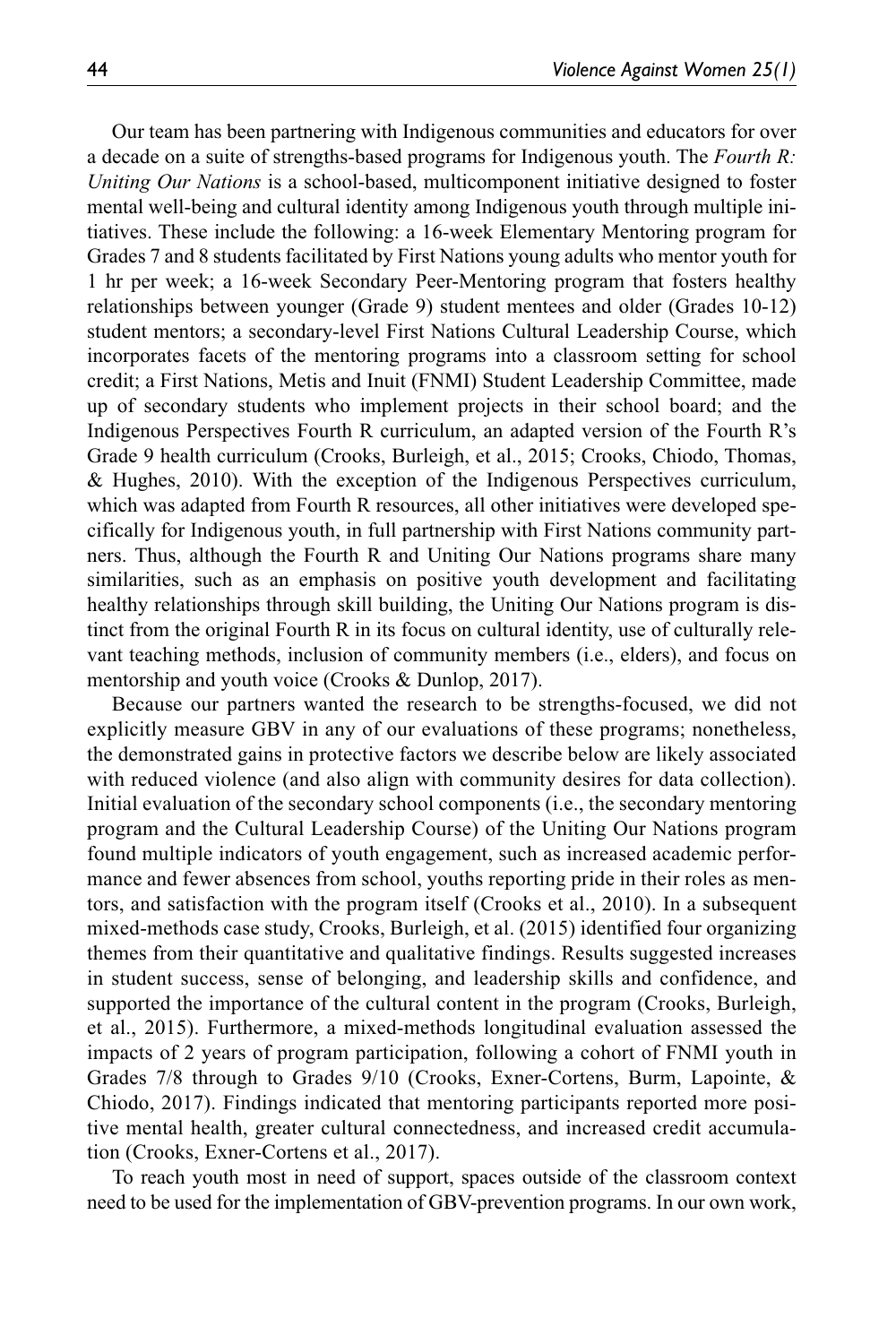we have been exploring a small-group version of the Fourth R designed specifically to meet the needs of lesbian, gay, bisexual, transgender, questioning+ [LGBTQ+] youth. To reach youths, we have worked to implement this program as part of school and community Gay–Straight Alliances, which have been identified as important contexts for creating a supportive network for LGBTQ+ youths, providing education about sexual and gender diversity, increasing their sense of connection with the LGBTQ+ community and resources, and advocating for change (John et al., 2014; Mayo, 2017; Miceli, 2005). Furthermore, because of the importance of youth voice to equitable program development, sessions for this program were developed through an extensive piloting process that involved multiple opportunities for youth engagement.

This program has been piloted in eight schools and one community group over the past 3 years. Data were collected through facilitator tracking sheets, implementation surveys, and interactive workshops including youths and facilitators. Participants reported that the Healthy Relationships Program for LGBTQ youth offered a validating environment for exploring and affirming gender identity, as well as the opportunity to share experiences and learn from peers in a safe and supportive space (Lapointe & Crooks, 2018). Youths expressed that many of these discussions grew out of the structured opportunities built into the program, which allowed coverage of relevant topics that may not have been addressed otherwise, such as navigating the process of coming out, and handling microaggressions. Youth also endorsed learning coping strategies for dealing with minority stress, which they indicated could be applied in multiple areas of their lives. Similar to our work with Indigenous youths, we have not measured violence as an outcome, in part due to challenges with sample size and obtaining guardian consent, and in part to respect our partners' vision of strengths-based programming and research.

#### 2. Be flexible and innovative about research design.

There are many logistical and ethical challenges to applying our typical intervention research designs (e.g., Gottfredson et al., 2015) when evaluating programming for marginalized populations in real-world settings. For example, elements of rigor that are prevalent in the evidence-based program paradigm may be impractical, culturally insensitive, or even unethical in the Indigenous context (Crooks, Snowshoe, Chiodo, & Brunette-Debassige, 2013). In addition, the field of Indigenous methodologies highlights the need to recognize different ways of knowing as equally valid, and to not privilege positivist science over collective community wisdom. Furthermore, as described above, the use of participatory methods should be a key consideration when working with marginalized youth, which is also a significant shift in current methods of program evaluation (where there is a heavy reliance on the researcher-led RCT, a design that may be impractical or considered unethical in many community-based settings).

There are also many challenges related to conducting program evaluations in youth justice settings. First, it can be difficult to obtain access to this highly vulnerable population. A key ethical consideration is voluntary and informed consent. In correctional facilities, much of the routine is controlled by staff and certain programs may be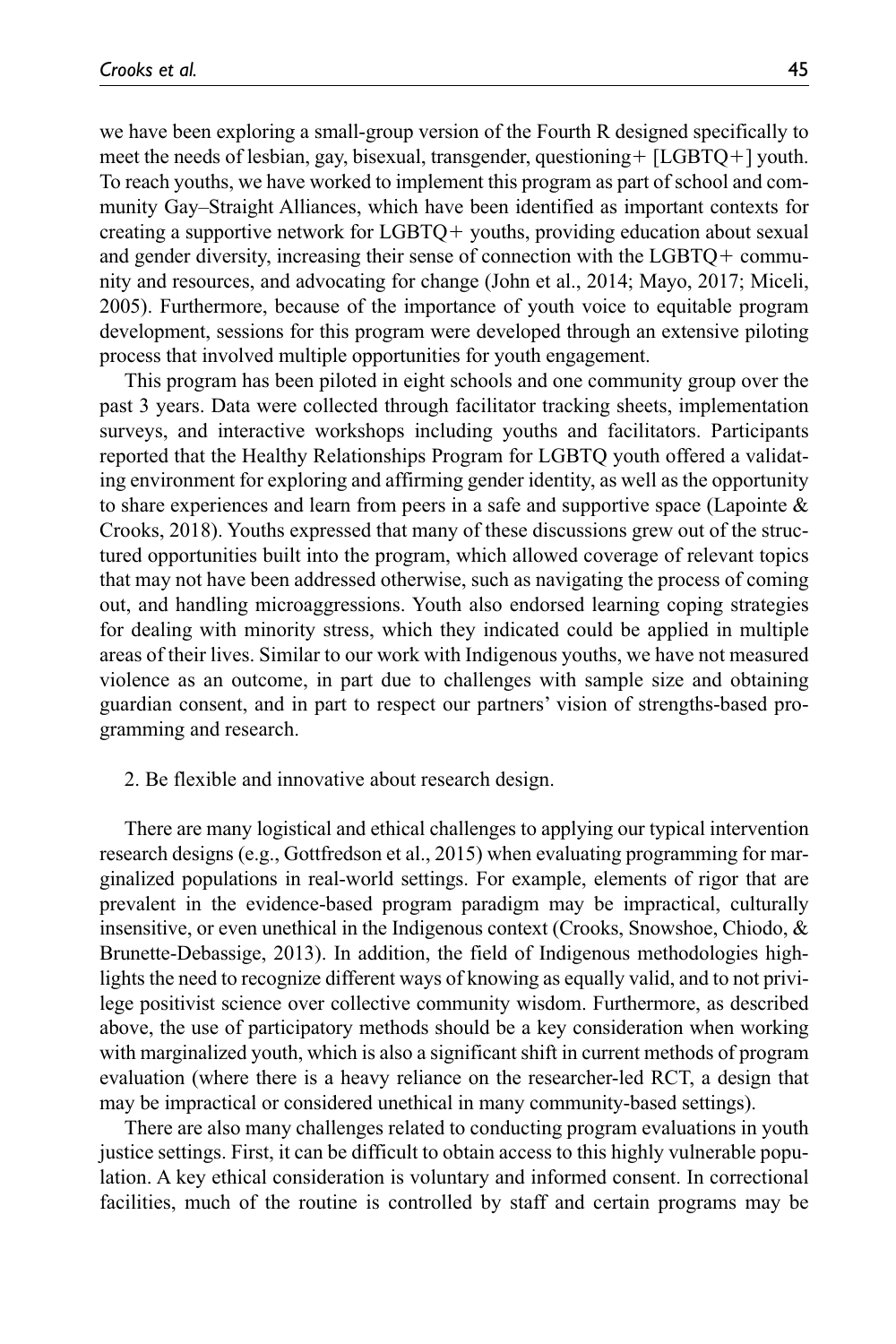mandatory. It is important to ensure the youth do not feel coerced to participate. A number of sampling issues also exist, including limited sample sizes within correctional facilities, difficulties carrying out the randomization process, lack of control groups, and high participant attrition due to court dates or release from custody. Another potential barrier is that changes in institutional routine can create conflicts for program scheduling (Edens, Epstein, Stiles, & Polythress, 2011; MacKenzie, 2012; Mulcahy, Krezmien, Leone, Houchins, & Baltodano, 2008). We currently have an evaluation underway of our programming in correctional settings that includes a four time point repeated measures design without a comparison group. We are also exploring the use and evaluation of the program delivered one-to-one because numerous community-based services working with correctional youths are utilizing the program in this manner.

### **Conclusion and a Call to Action**

In summary, we know quite a bit about what works to prevent GBV for cisgender, heterosexual, white youth; however, there exist many gaps in our knowledge. These gaps are critical to address if we are to promote healthy relationships for all youths and ensure access to meaningful and effective prevention programs. We close the article with several calls to action specific to addressing these research and practice gaps.

### *We Need to be More Flexible*

Future programming and intervention research need to address the importance of different models and ways of knowing, including those that may not embrace traditional GBV approaches. For example, Indigenous violence prevention efforts usually involve men as active partners and recognize historical oppression and ongoing colonization as a root cause of GBV. These efforts might also be conceptualized as holistic community wellness initiatives (vs. narrower, deficit-based programming). Our work with LGBTQ+ youth has shown a similar pattern of youths wanting identity-affirming, strengths-based programming (that also addresses, but is not limited to, GBV prevention). In sum, when working with marginalized groups, violence prevention efforts must move away from interventions solely focused on individual-level capacity and skills, and toward analysis of and social action around oppression and structural violence, root causes of GBV.

Flexibility in research designs is needed that includes a commitment to using participatory evaluation strategies. For too long, many researchers have felt that they are unable to conduct research on programs that serve marginalized communities because the resulting research is unlikely to meet current standards for rigorous evaluation research. These standards are challenging due to the messiness of working in realworld settings, smaller sample sizes, and evaluating practices in these settings in a way that meets stakeholder needs. We are not suggesting a move toward poor quality research; rather, we call on journal editors to be aware of these issues when calling for more diverse samples in research, and to be ready to consider scholarship that utilizes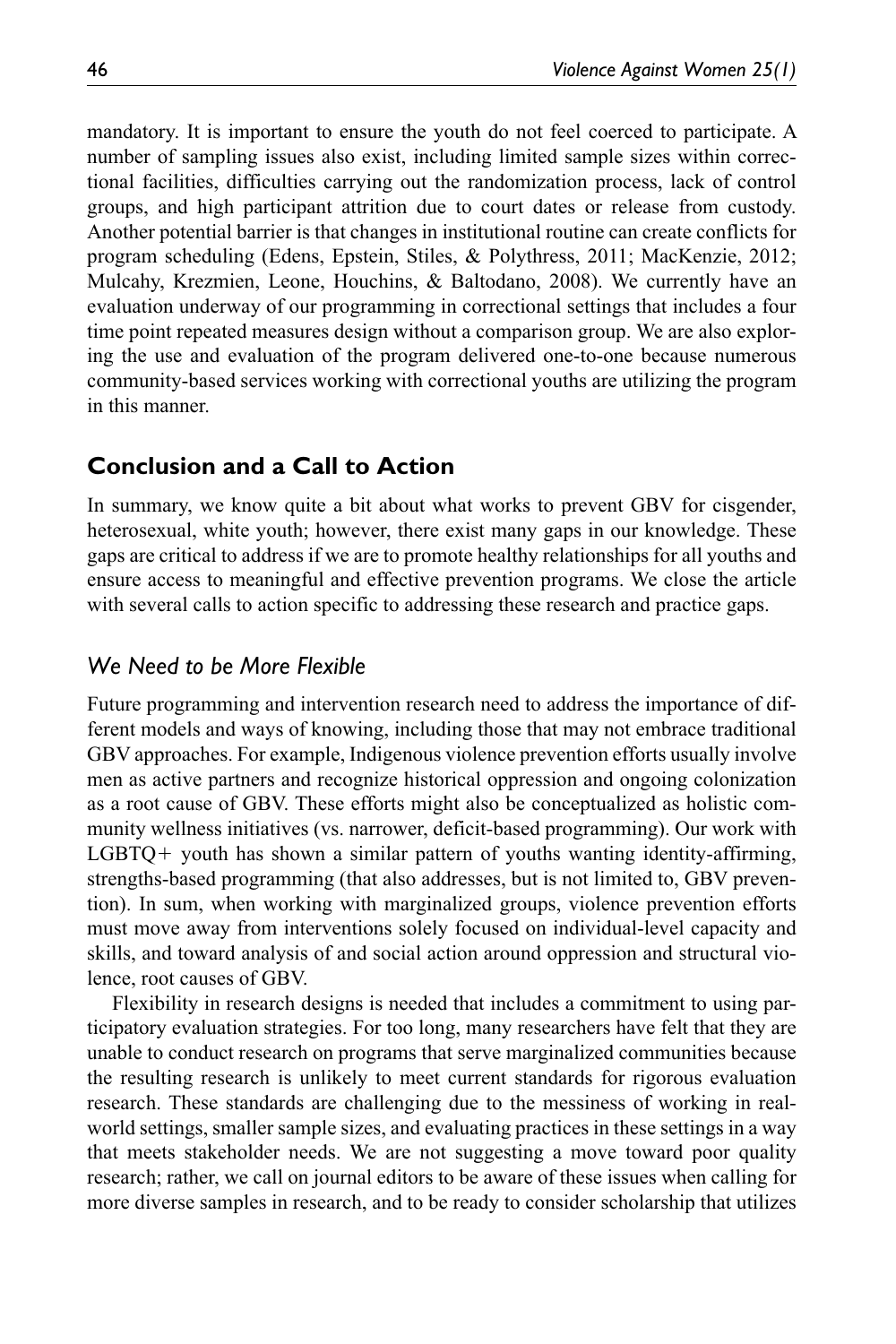a variety of designs to prioritize both practice-based evidence and evidence-based practice (see Friesen et al., 2012, for an excellent discussion of the tenets of practicebased evidence). Our adherence to the  $p < 0.05$  criterion as the arbiter of truth does not serve us well as it does not measure the size of an effect or the importance of a result (Wasserstein & Lazar, 2016). We also call on tenure and promotion committees to recognize the time and effort that equitable community–research partnerships take, and to value this work as part of the tenure process, so that junior academics do not feel they have to wait to do work that matters to their communities.

### *We Need to be More Nimble*

Intervention research and evidence as it is currently conceptualized takes 10-20 years to develop, which is too slow to meet the pressing needs of our communities. For example, there is growing research on the harmful impact of pornography and media violence that promote misogynistic attitudes and beliefs which support GBV; clearly, the role of pornography and its influence on the socialization of adolescents has emerged as an important prevention target (e.g., Friedlander, Connolly, Pepler, & Craig, 2013; Lim, Carrotte, & Hellard, 2016). However, there has been little research and development on strategies to address this problem and counteract the messages received by all genders. By working with communities to co-create research and practice evidence (Phipps, Pepler, Craig, Cummings, & Cardinal, 2016), we can work to accelerate this knowledge mobilization process, while also creating strong (and useful) evidence (see for example, Rothman et al., 2018). Access to pornography is one reminder that we need to continue to put our prevention efforts through an ecological framework that looks beyond single factors to explore the impact of multiple and nested factors on youth development at the individual, family, community, and societal level (Heise, 1998).

### *We Need to Conduct Research About How Things Unfold in the Real World*

As a field, we need to increase our openness to designs that fit the logistical and ethical constraints of a particular setting. Although RCTs have many strengths, they are not the right fit for all evaluations, nor are they always the "best" choice (Rothman, 2014); instead, we call on individuals working in GBV prevention to pick the design that will prove strongest *and* most useful for the community with whom they are working, as opposed to trying to fit everything into the metaphorical RCT shoe. For example, we know that successful RCTs often do not translate to real-world settings, and that there has been criticism of the RCT as an overly fragile design that evaluates programming that may not stand up well to the vagaries of real-world settings. Furthermore, RCTs can be too "black box" to facilitate the identification of important mechanisms of change. Understanding the effectiveness of programs that match community needs (critical for uptake and sustainability) also requires us to move away from a sole focus on significant main effects, and toward an understanding of what works, for whom,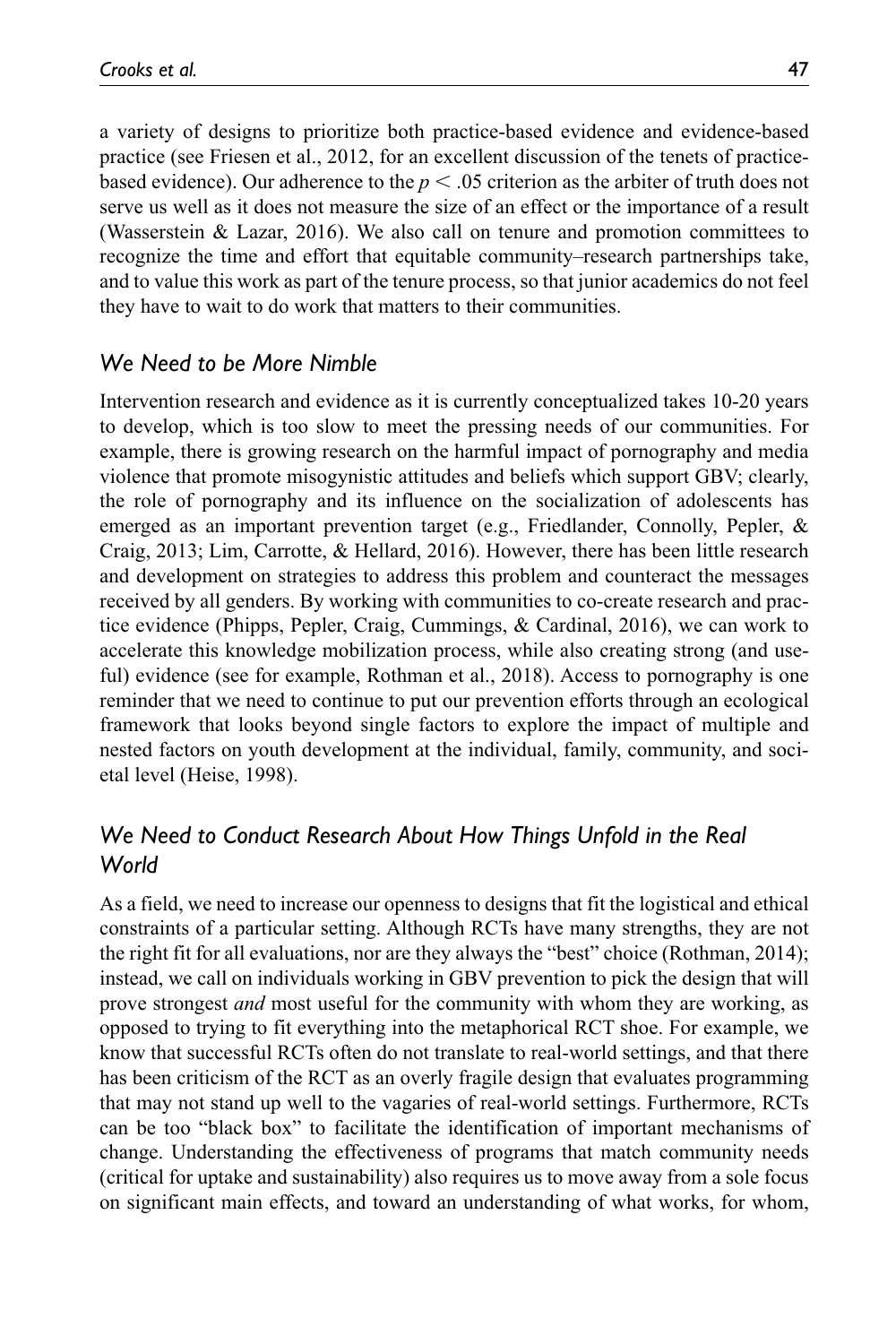and in what settings (Bonell, Fletcher, Morton, Lorenc, & Moore, 2012, p. 2299). We need renewed focus on effectiveness trials (Gottfredson et al., 2015), where we can understand what constitutes effective adaptation and localization versus poor implementation fidelity and build these adaptations into program design.

In closing, the past 25 years have provided an important foundation for identifying risk factors for GBV that are amenable to change and developing some effective universal prevention strategies for reducing GBV in school and postsecondary campus settings. At the same time, we have very little evidence about preventing GBV among more vulnerable groups and in real-world settings. Over the next 25 years, we must turn our attention to these more complex applications and figure out in which contexts we can adapt existing programs and strategies, and in which contexts we need entirely new approaches. Through working closely with community-based stakeholders and being more creative about maximizing the rigor of research designs within the constraints of particular settings, we have the opportunity to build the evidence about effective prevention programming to protect our most vulnerable youth.

#### **Declaration of Conflicting Interests**

The author(s) declared no potential conflicts of interest with respect to the research, authorship, and/or publication of this article.

#### **Funding**

The author(s) disclosed receipt of the following financial support for the research, authorship, and/or publication of this article: Funding for this research was awarded to the first author from the Public Health Agency of Canada (grant # 1516-HQ-000027)

#### **Notes**

- 1. We use the term gender-based violence to refer to teen dating violence (TDV) and intimate partner violence among young adults that is experienced by girls, women, and gendernonconforming individuals. In the section on TDV prevention, we use TDV to be consistent with the program developers and researchers' terminology.
- 2. Although there are also bullying bystander intervention programs, we limit this discussion to bystander intervention programs designed to reduce sexualized violence.
- 3. Intersectionality refers to a combination of various oppressions that produces greater challenges compared with any one form of discrimination.

#### **References**

- Abebe, K. Z., Jones, K. A., Ciaravino, S., Ripper, L., Paglisotti, T., Morrow, S. E., et al. (2017). A cluster-randomized trial of a middle school gender violence prevention program: Design, rationale, and sample characteristics. *Contemporary Clinical Trials*, *62*, 11-20.
- ACT for Youth. (2017). *Youth participatory evaluation*. Retrieved from [http://www.actforyouth](http://www.actforyouth.net/youth_development/evaluation/ype.cfm) [.net/youth\\_development/evaluation/ype.cfm](http://www.actforyouth.net/youth_development/evaluation/ype.cfm)
- Ball, B., Kerig, P. K., & Rosenbluth, B. (2009). "Like a family but better because you can actually trust each other": The Expect Respect dating violence prevention program for at-risk youth. *Health Promotion Practice*, *10*(Suppl. 1), 45S-58S.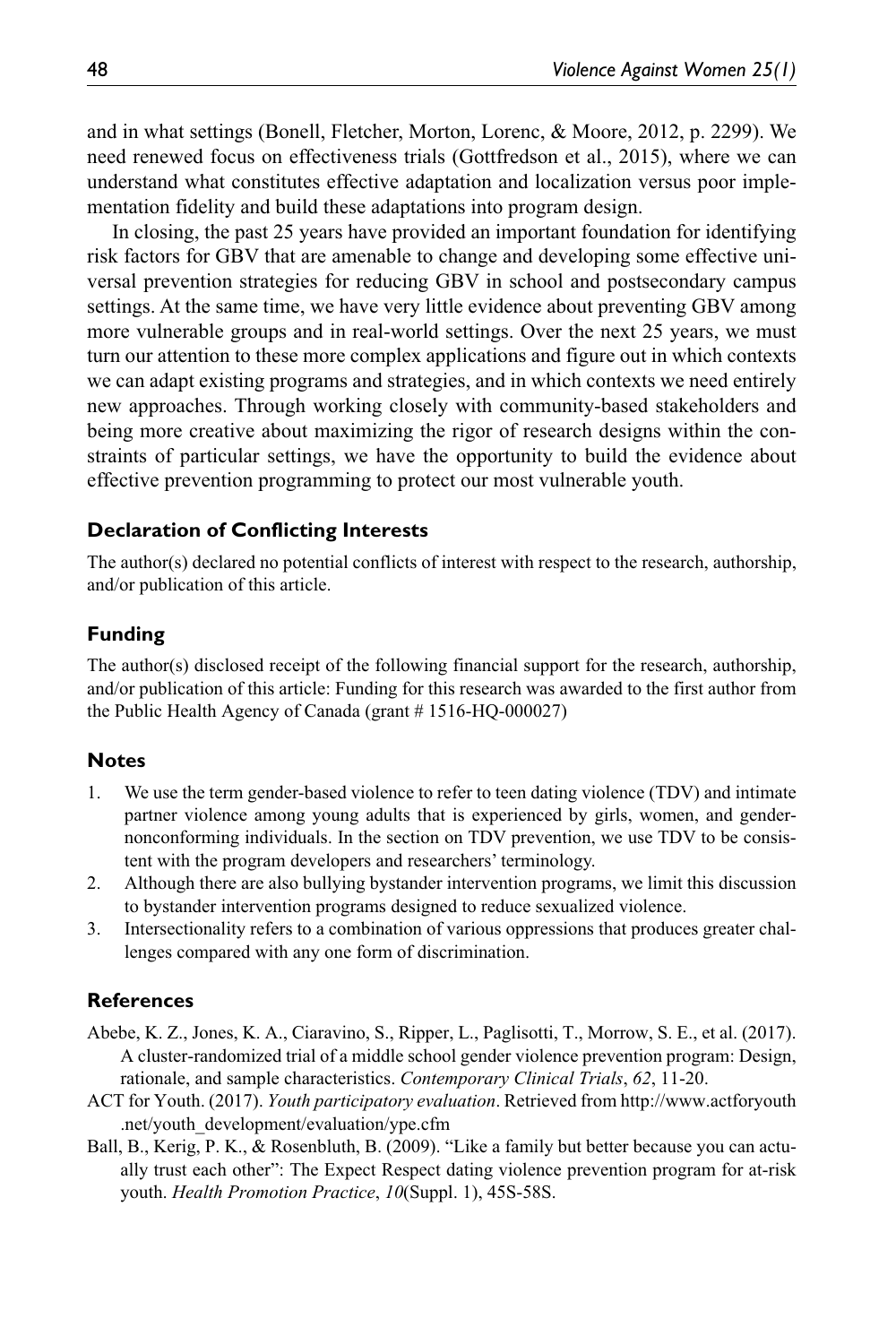- Ball, B., Tharp, A. T., Noonan, R. K., Valle, L. A., Hamburger, M. E., & Rosenbluth, B. (2012). Expect Respect support groups: Preliminary evaluation of a dating violence prevention program for at-risk youth. *Violence Against Women*, *18*, 746-762.
- Banyard, V. L., Moynihan, M. M., & Plante, E. G. (2007). Sexual violence prevention through bystander education: An experimental evaluation. *Journal of Community Psychology*, *35*, 463-481.
- Banyard, V. L., Plante, E. G., & Moynihan, M. M. (2004). Bystander education: Bringing a broader community perspective to sexual violence. *Journal of Community Psychology*, *32*, 61-79.
- Bauer, G. R. (2014). Incorporating intersectionality theory into population health research methodology: Challenges and the potential to advance health equity. *Social Science & Medicine*, *110*, 10-17.
- Bonell, C., Fletcher, A., Morton, M., Lorenc, T., & Moore, L. (2012). Realist randomised controlled trials: A new approach to evaluating complex public health interventions. *Social Science & Medicine*, *75*, 2299-2306.
- Cares, A. C., Banyard, V. L., Moynihan, M. M., Williams, L. M., Potter, S. J., & Stapleton, J. G. (2015). Changing attitudes about being a bystander to violence: Translating an inperson sexual violence prevention program to a new campus. *Violence Against Women*, *21*, 165-187.
- Charlton, J. I. (2000). *Nothing about us without us: Disability oppression and empowerment*. Oakland: University of California Press.
- Checkoway, B., & Richards-Schuster, K. (2003). Youth participation in community evaluation research. *American Journal of Evaluation*, *24*, 21-33.
- Cissner, A. B. (2009). *Evaluating the mentors in violence prevention program: Preventing gender violence on a college campus*. New York: Center for Court Innovation.
- Claussen, C. (2017). The WiseGuyz program: Sexual health education as a pathway to supporting changes in endorsement of traditional masculinity ideologies. *Journal of Men's Studies*, *25*, 150-167.
- Coker, A. L., Bush, H. M., Brancato, C. J., Clear, E. R., & Recktenwald, E. A. (2018). Bystander program effectiveness to reduce violence acceptance: RCT in high schools. *Journal of Family Violence*, 1-12. doi:10.1007/s10896-018-9961-8
- Coker, A. L., Bush, H. M., Cook-Craig, P. G., DeGue, S. A., Clear, E. R., Brancato, C. J., et al. (2017). RCT testing bystander effectiveness to reduce violence. *American Journal of Preventive Medicine*, *52*, 566-578.
- Coker, A. L., Bush, H. M., Fisher, B. S., Swan, S. C., Williams, C. M., Clear, E. R., & DeGue, S. (2016). Multi-college bystander intervention evaluation for violence prevention. *American Journal of Preventive Medicine*, *50*, 295-302.
- Coker, A. L., Cook-Craig, P. G., Williams, C. M., Fisher, B. S., Clear, E. R., Garcia, L. S., & Hegge, L. M. (2011). Evaluation of Green Dot: An active bystander intervention to reduce sexual violence on college campuses. *Violence Against Women*, *17*, 777-796.
- Coker, A. L., Fisher, B. S., Bush, H. M., Swan, S. C., Williams, C. M., Clear, E. R., & DeGue, S. (2015). Evaluation of the Green Dot bystander intervention to reduce interpersonal violence among college students across three campuses. *Violence Against Women*, *21*, 1507-1527.
- Cole, E. R. (2009). Intersectionality and research in psychology. *American Psychologist*, *64*, 170-180.
- Cousins, J. B., & Whitmore, E. (1998). Framing participatory evaluation. *New Directions in Evaluation*, *80*, 5-23.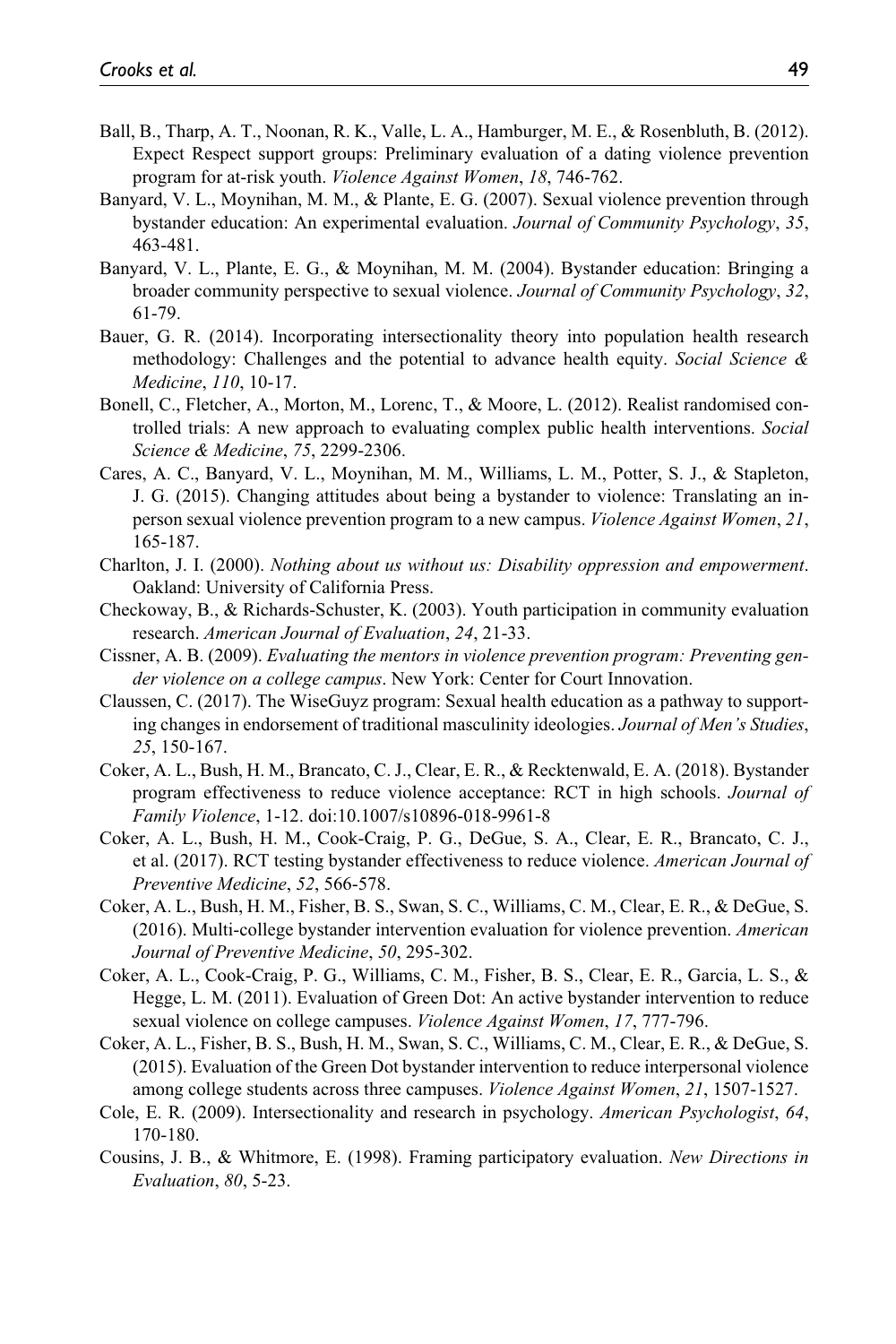- Crooks, C. V., Burleigh, D., Snowshoe, A., Lapp, A., Hughes, R., & Sisco, A. (2015). A case study of culturally relevant school-based programming for First Nations youth: Improved relationships, confidence and leadership, and school success. *Advances in School Mental Health Promotion*, *8*(4), 216-23. Advance online publication. doi:10.1080/17547 30X.2015.1064775
- Crooks, C. V., Chiodo, D. C., Thomas, D., & Hughes, R. (2010). Strengths-based programming for First Nations youth in schools: Building engagement through healthy relationships and leadership skills. *International Journal of Mental Health and Addiction*, *8*, 160-173. doi:10.1007/s11469-009-9242-0
- Crooks, C. V., & Dunlop, C. (2017). Mental health promotion with Aboriginal youth: Lessons learned from the uniting our nations program. In J. R. Harrison, B. K. Schultz, & S. W. Evans (Eds.), *School mental health services for adolescents* (pp. 306-328). London, England: Oxford University Press.
- Crooks, C. V., Exner-Cortens, D., Burm, S., Lapointe, A., & Chiodo, D. (2017). Two years of relationship-focused mentoring for First Nations, Métis, and Inuit adolescents: Promoting positive mental health. *Journal of Primary Prevention*, *38*, 87-104.
- Crooks, C. V., Scott, K. L., Broll, R., Zwarych, S., Hughes, R., & Wolfe, D. A. (2015). Does an evidence-based healthy relationships program for 9th graders show similar effects for 7th and 8th graders? Results from 57 schools randomized to intervention. *Health Education Research*, *30*, 513-519.
- Crooks, C. V., Scott, K. L., Ellis, W., & Wolfe, D. (2011). Impact of a universal school-based violence prevention program on violent delinquency: Distinctive benefits for youth with maltreatment histories. *Child Abuse & Neglect*, *35*, 393-400.
- Crooks, C. V., Scott, K. L., Wolfe, D. A., Chiodo, D., & Killip, S. (2007). Understanding the link between childhood maltreatment and violent delinquency: What do schools have to add? *Child Maltreatment*, *12*, 269-280.
- Crooks, C. V., Snowshoe, A., Chiodo, D., & Brunette-Debassige, C. (2013). Navigating between rigor and community-based research partnerships: Building the evaluation of the uniting our nations health promotion program for FNMI youth. *Canadian Journal of Community Mental Health*, *32*, 13-25. doi:10.7870/cjcmh-2013-016
- Crooks, C. V., Zwicker, J., Wells, L., Hughes, R., Langlois, A., & Emery, J. C. (2017). Estimating costs and benefits associated with evidence-based violence prevention: Four case studies based on the Fourth R program. *SSP Research Paper*, *10*(10), 1-27.
- DeGue, S., Valle, L. A., Holt, M. K., Massetti, G. M., Matjasko, J. L., & Tharp, A. T. (2014). A systematic review of primary prevention strategies for sexual violence perpetration. *Aggression and Violent Behavior*, *19*, 346-362.
- De Koker, P., Mathews, C., Zuch, M., Bastien, S., & Mason-Jones, A. J. (2014). A systematic review of interventions for preventing adolescent intimate partner violence. *Journal of Adolescent Health*, *54*, 3-13.
- De La Rue, L., Polanin, J., Espelage, D., & Pigott, T. (2014). School-based interventions to reduce dating and sexual violence: A systematic review. *Campbell Systematic Reviews*, *10*(7), 1-111.
- Edens, J., Epstein, M., Stiles, P., & Polythress, N. (2011). Voluntary consent in correctional settings: Do offenders feel coerced to participate in research? *Behavioral Sciences & the Law*, *29*, 771-795.
- Ellsberg, M., Arango, D. J., Morton, M., Gennari, F., Kiplesund, S., Contreras, M., & Watts, C. (2015). Prevention of violence against women and girls: What does the evidence say? *Lancet*, *385*, 1555-1566.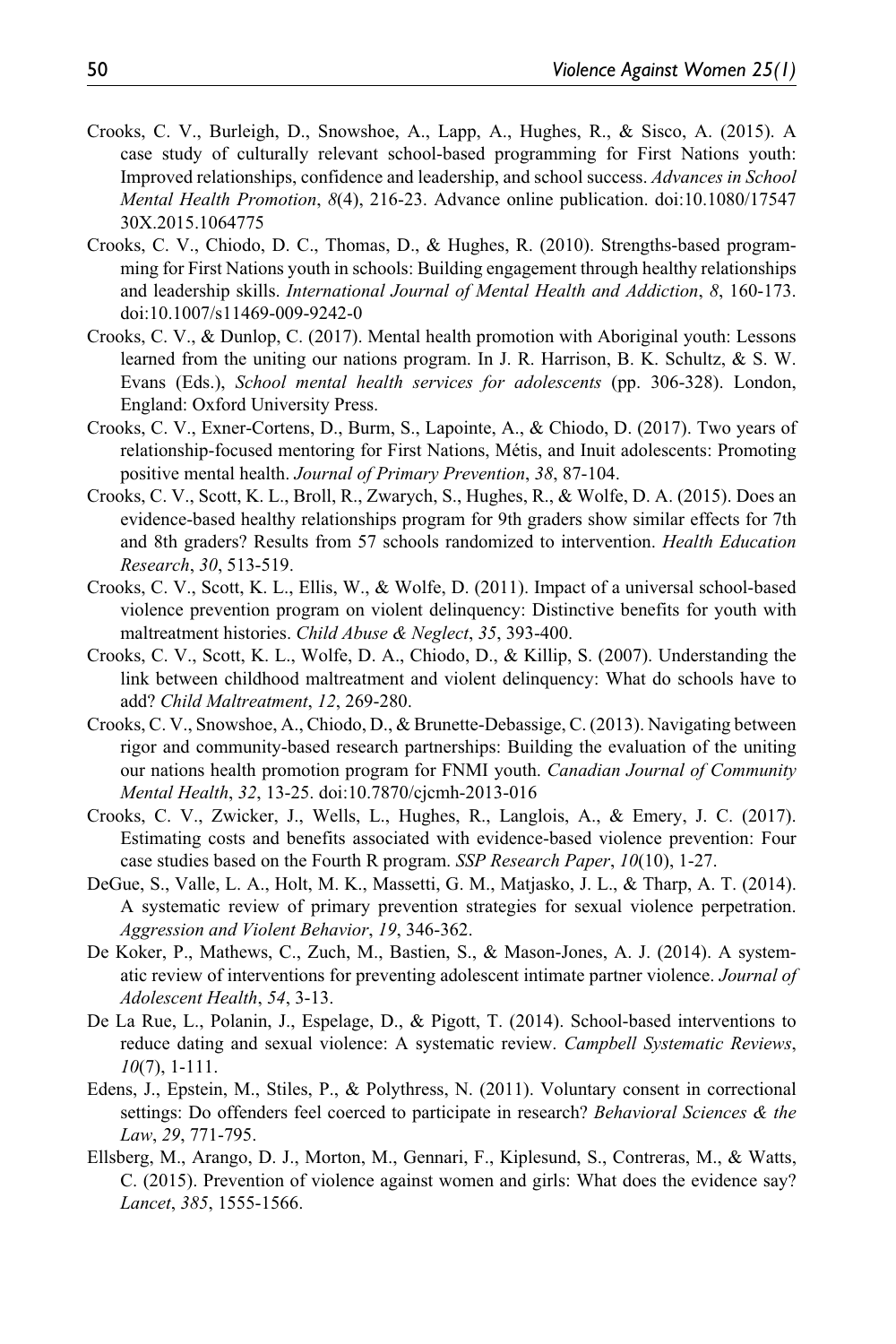- Espelage, D. L., Basile, K. C., De La Rue, L., & Hamburger, M. E. (2015). Longitudinal associations among bullying, homophobic teasing, and sexual violence perpetration among middle school students. *Journal of Interpersonal Violence*, *30*, 2541-2561.
- Espelage, D. L., Basile, K. C., Leemis, R. W., Hipp, T. N., & Davis, J. P. (2018). Longitudinal examination of the bullying-sexual violence pathway across early to late adolescence: Implicating homophobic name-calling. *Journal of Youth and Adolescence*, *47*, 1880-1893.
- Evans, S. Y. (2007). Women of color in American higher education. *NEA Higher Education Journal*, *23*, 131-138.
- Exner-Cortens, D., Hurlock, D., Wright, A., Carter, R., & Krause, P. (2018). *Evaluation of a gender-based healthy relationships program for adolescent boys: Brief report*. Manuscript submitted for publication.
- Foshee, V. A., Bauman, K. E., Arriaga, X. B., Helms, R. W., Koch, G. G., & Linder, G. F. (1998). An evaluation of Safe Dates, an adolescent dating violence prevention program. *American Journal of Public Health*, *88*, 45-50.
- Foshee, V. A., Bauman, K. E., Ennett, S. T., Suchindran, C., Benefield, T., & Linder, G. F. (2005). Assessing the effects of the dating violence prevention program "Safe Dates" using random coefficient regression modeling. *Prevention Science*, *6*, 245-258.
- Foshee, V. A., Bauman, K. E., Greene, W. F., Koch, G. G., Linder, G. F., & MacDougall, J. E. (2000). The Safe Dates program: 1-year follow-up results. *American Journal of Public Health*, *90*, 1619-1622.
- Foshee, V. A., Benefield, T., Chen, M., Reyes, L. M., Dixon, K., Ennett, S., et al. (2016). The effects of the moms and teens for Safe Dates program on dating abuse: A conditional process analysis. *Prevention Science*, *17*, 357-366.
- Foshee, V. A., Benefield, T., Dixon, K. S., Chang, L. Y., Senkomago, V., Ennett, S. T., et al. (2015). The effects of moms and teens for Safe Dates: A dating abuse prevention program for adolescents exposed to domestic violence. *Journal of Youth and Adolescence*, *44*, 995-1010.
- Foshee, V. A., Benefield, T. S., McNaughton Reyes, H. L., Eastman, M., Vivolo-Kantor, A. M., Basile, K. C., ... & Faris, R. (2016). Examining explanations for the link between bullying perpetration and physical dating violence perpetration: do they vary by bullying victimization?. Aggressive behavior, 42(1), 66-81.
- Foshee, V. A., Dixon, K. S., Ennett, S. T., Moracco, K. E., Bowling, J. M., Chang, L. Y., & Moss, J. L. (2015). The process of adapting a universal dating abuse prevention program to adolescents exposed to domestic violence. *Journal of Interpersonal Violence*, *30*, 2151-2173.
- Foshee, V. A., Reyes, H. L. M., Agnew-Brune, C. B., Simon, T. R., Vagi, K. J., Lee, R. D., & Suchindran, C. (2014). The effects of the evidence-based Safe Dates dating abuse prevention program on other youth violence outcomes. *Prevention Science*, *15*, 907-916.
- Foshee, V. A., Reyes, H. L. M., Chen, M. S., Ennett, S. T., Basile, K. C., DeGue, S., et al. (2016). Shared risk factors for the perpetration of physical dating violence, bullying, and sexual harassment among adolescents exposed to domestic violence. *Journal of Youth and Adolescence*, *45*, 672-686.
- Friedlander, L. J., Connolly, J. A., Pepler, D. J., & Craig, W. M. (2013). Extensiveness and persistence of aggressive media exposure as longitudinal risk factors for teen dating violence. *Psychology of Violence*, *3*, 310-322.
- Friesen, B. J., Cross, T. L., Jivanjee, P. R., Gowen, L. K., Bandurraga, A., Bastomski, S., et al. (2012). More than a nice thing to do: A practice-based evidence approach to outcome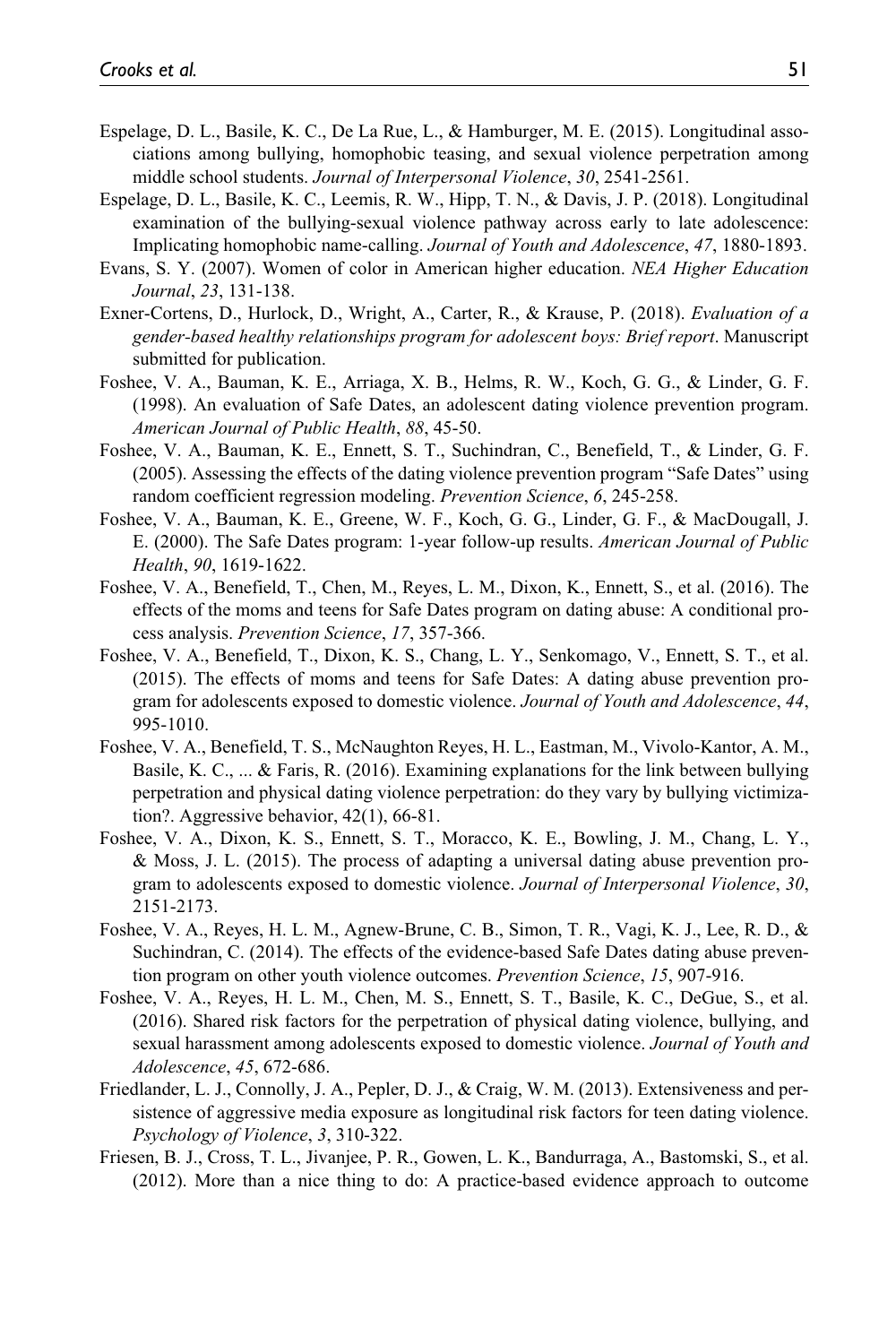evaluation in native youth and family programs. In E. C. Chang & C. A. Downey (Eds.), *Handbook of race and development in mental health* (pp. 87-106). New York: Springer.

- Futures Without Violence. (2016). *Coaching boys into men*. Retrieved from [https://www](https://www.futureswithoutviolence.org/engaging-men/coaching-boys-into-men/) [.futureswithoutviolence.org/engaging-men/coaching-boys-into-men/](https://www.futureswithoutviolence.org/engaging-men/coaching-boys-into-men/)
- Gidycz, C. A., Orchowski, L. M., & Berkowitz, A. D. (2011). Preventing sexual aggression among college men: An evaluation of a social norms and bystander intervention program. *Violence Against Women*, *17*, 720-742.
- Gottfredson, D. C., Cook, T. D., Gardner, F. E. M., Gorman-Smith, D., Howe, G. W., Sandler, I. N., & Zaft, K. M. (2015). Standards of evidence for efficacy, effectiveness, and scale-up research in prevention science: Next generation. *Prevention Science*, *16*, 893-926.
- Government of Canada. (2011). *Family violence in Canada: A statistical profile, 2009*. Retrieved from <http://www.statcan.gc.ca/pub/85-224-x/85-224-x2010000-eng.pdf>
- Heise, L. L. (1998). Violence against women: An integrated, ecological framework. *Violence Against Women*, *4*, 262-290.
- Hurlock, D. (2013). *Re-imagined masculinities: Unfolding the meaning and effect of the WiseGuyz program* (WiseGuyz Research Report #1). Retrieved from https://www.centreforsexuality. ca/media/WiseGuyzFinalResearchReportSeptember2013-1.pdf
- Hurlock, D. (2014). *Becoming something other than "boys will be boys"* (WiseGuyz Research Report #2). Retrieved from https://www.centreforsexuality.ca/media/ WiseGuyzFinalResearchReport2014-1.pdf
- Hurlock, D. (2016). *Boys returning to themselves: Healthy masculinities and adolescent boys* (WiseGuyz Research Report #3). Retrieved from https://www.centreforsexuality.ca/media/ WiseGuyz-Research-Report-3-Boys-Returning-to-Themselves-1.pdf
- Jaffe, P. J., Fairbairn, J., & Sapardanis, K. (2019). Youth dating violence and homicide. In J. Temple & D. A. Wolfe (Eds.), *Adolescent dating violence: Theory, research, and prevention* (pp. 191-214). Cambridge, MA: Academic Press.
- Jaycox, L. H., McCaffrey, D., Eiseman, B., Aronoff, J., Shelley, G. A., Collins, R. L., & Marshall, G. N. (2006). Impact of a school-based dating violence prevention program among Latino teens: Randomized controlled effectiveness trial. *Journal of Adolescent Health*, *39*, 694-704.
- John, A., Travers, R., Munro, L., Liboro, R., Schneider, M., & Greig, C. (2014). The success of gay–straight alliances in Waterloo Region, Ontario: A confluence of political and social factors. *Journal of LGBT Youth*, *11*, 150-170.
- Katz, J., Heisterkamp, H. A., & Fleming, W. M. (2011). The social justice roots of the mentors in violence prevention model and its application in a high school setting. *Violence Against Women*, *17*, 684-702.
- Krug, E. G., Mercy, J. A., Dahlberg, L. L., & Zwi, A. B. (2002). The world report on violence and health. *Lancet*, *360*, 1083-1088.
- Lapointe, A., & Crooks, C. (2018). *GSA members' experiences with a structured program to promote wellbeing*. Journal of LGBT Youth, 1-19.
- Levesque, D. A., Johnson, J. L., & Prochaska, J. M. (2017). Teen choices, an online stage-based program for healthy, non-violent relationships: Development and feasibility trial. *Journal of School Violence*, *16*, 376-385.
- Levesque, D. A., Johnson, J. L., Welch, C. A., Prochaska, J. M., & Paiva, A. L. (2016). Teen dating violence prevention: Cluster-randomized trial of teen choices, an online, stage-based program for healthy, nonviolent relationships. *Psychology of Violence*, *6*, 421-342.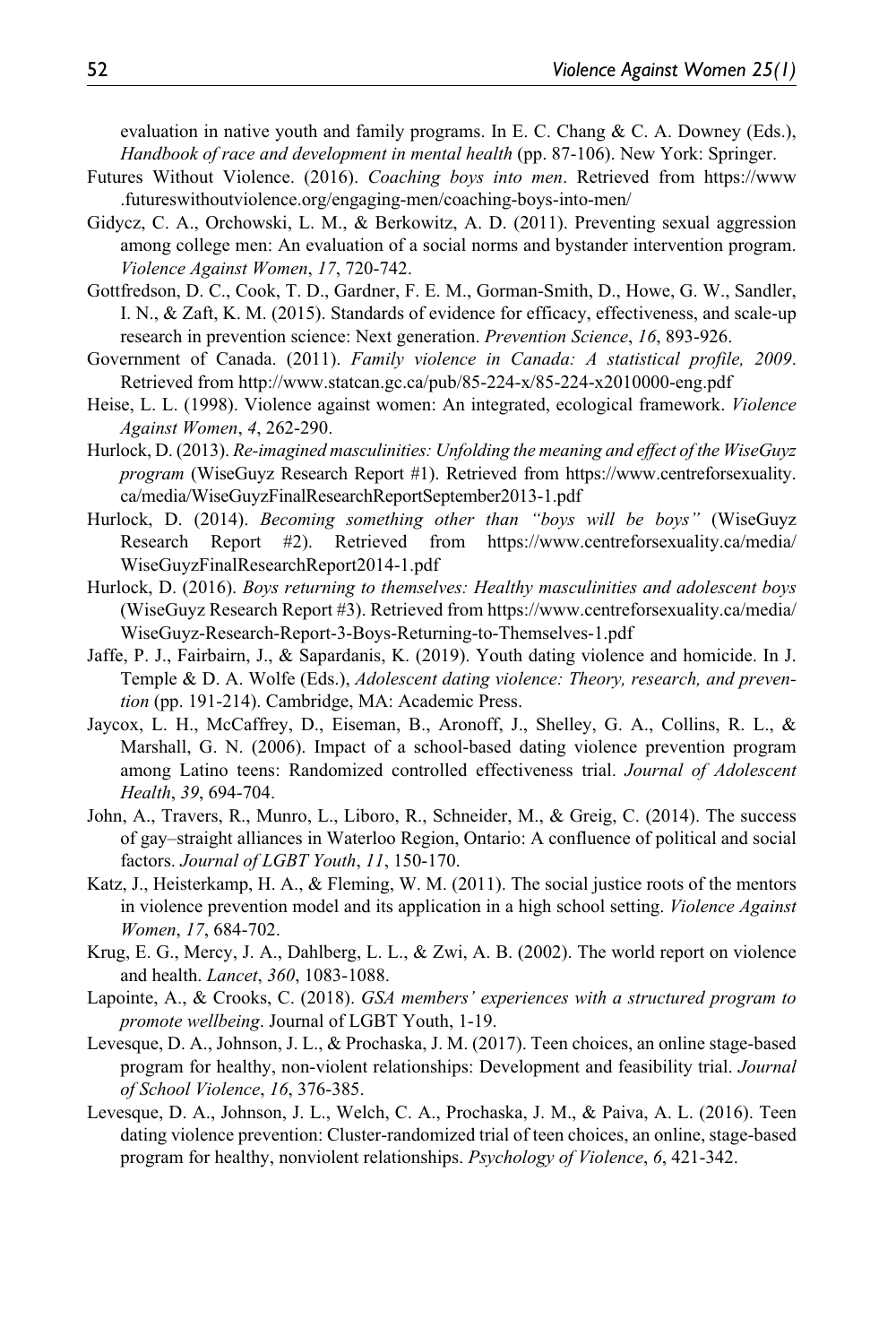- Lim, M. S., Carrotte, E. R., & Hellard, M. E. (2016). The impact of pornography on genderbased violence, sexual health and well-being: What do we know? *Journal of Epidemiology and Community Health*, *70*, 3-5.
- MacKenzie, D. L. (2012). Challenges of conducting field experiments in correctional settings: Boot camp prison study as an example. *Journal of Experimental Criminology*, *8*, 289-306.
- Matthew, P. (2016). *Written/unwritten: Diversity and the hidden truths of tenure*. Chapel Hill: University of North Carolina Press.
- Mayo, C. (2017). *Gay-straight alliances and associations among youth in schools*. New York: Palgrave Macmillan.
- Miceli, M. (2005). *Standing out, standing together: The social and political impact of gaystraight alliances*. New York: Taylor & Francis.
- Miller, E., Tancredi, D. J., McCauley, H. L., Decker, M. R., Virata, M. C. D., Anderson, H. A., et al. (2012). "Coaching boys into men": A cluster-randomized controlled trial of a dating violence prevention program. *Journal of Adolescent Health*, *51*, 431-438.
- Miller, E., Tancredi, D. J., McCauley, H. L., Decker, M. R., Virata, M. C. D., Anderson, H. A., et al. (2013). One-year follow-up of a coach-delivered dating violence prevention program: A cluster randomized controlled trial. *American Journal of Preventive Medicine*, *45*, 108-112.
- Moynihan, M. M., & Banyard, V. L. (2008). Community responsibility for preventing sexual violence: A pilot study with campus Greeks and intercollegiate athletes. *Journal of Prevention & Intervention in the Community*, *36*, 23-38.
- Moynihan, M. M., Banyard, V. L., Arnold, J. S., Eckstein, R. P., & Stapleton, J. G. (2010). Engaging intercollegiate athletes in preventing and intervening in sexual and intimate partner violence. *Journal of American College Health*, *59*, 197-204.
- Moynihan, M. M., Banyard, V. L., Arnold, J. S., Eckstein, R. P., & Stapleton, J. G. (2011). Sisterhood may be powerful for reducing sexual and intimate partner violence: An evaluation of the bringing in the bystander in-person program with sorority members. *Violence Against Women*, *17*, 703-719.
- Moynihan, M. M., Banyard, V. L., Cares, A. C., Potter, S. J., Williams, L. M., & Stapleton, J. G. (2015). Encouraging responses in sexual and relationship violence prevention: What program effects remain 1 year later? *Journal of Interpersonal Violence*, *30*, 110-132.
- Mulcahy, C. A., Krezmien, M. P., Leone, P. E., Houchins, D. E., & Baltodano, H. (2008). Lessons learned: Barriers and solutions for conducting reading investigations in juvenile corrections settings. *Reading & Writing Quarterly*, *24*, 239-252.
- O'Connell, M. E., Boat, T., & Warner, K. E. (Eds.). (2009). *Preventing mental, emotional, and behavioral disorders among young people: Progress and possibilities*. Washington, DC: National Academies Press. Retrieved from [http://www.ncbi.nlm.nih.gov/books](http://www.ncbi.nlm.nih.gov/books/NBK32789/) [/NBK32789/](http://www.ncbi.nlm.nih.gov/books/NBK32789/)
- Pepler, D. (2012). The development of dating violence: What doesn't develop, what does develop, how does it develop, and what can we do about it? *Prevention Science*, *12*, 402-409.
- Phipps, D., Pepler, D., Craig, W., Cummings, J., & Cardinal, S. (2016). The co-produced pathway to impact describes knowledge mobilization processes. *Journal of Community Engagement and Scholarship*, *9*, 31-40.
- Potter, S. J., Moynihan, M. M., Stapleton, J. G., & Banyard, V. L. (2009). Empowering bystanders to prevent campus violence against women: A preliminary evaluation of a poster campaign. *Violence Against Women*, *15*, 106-121.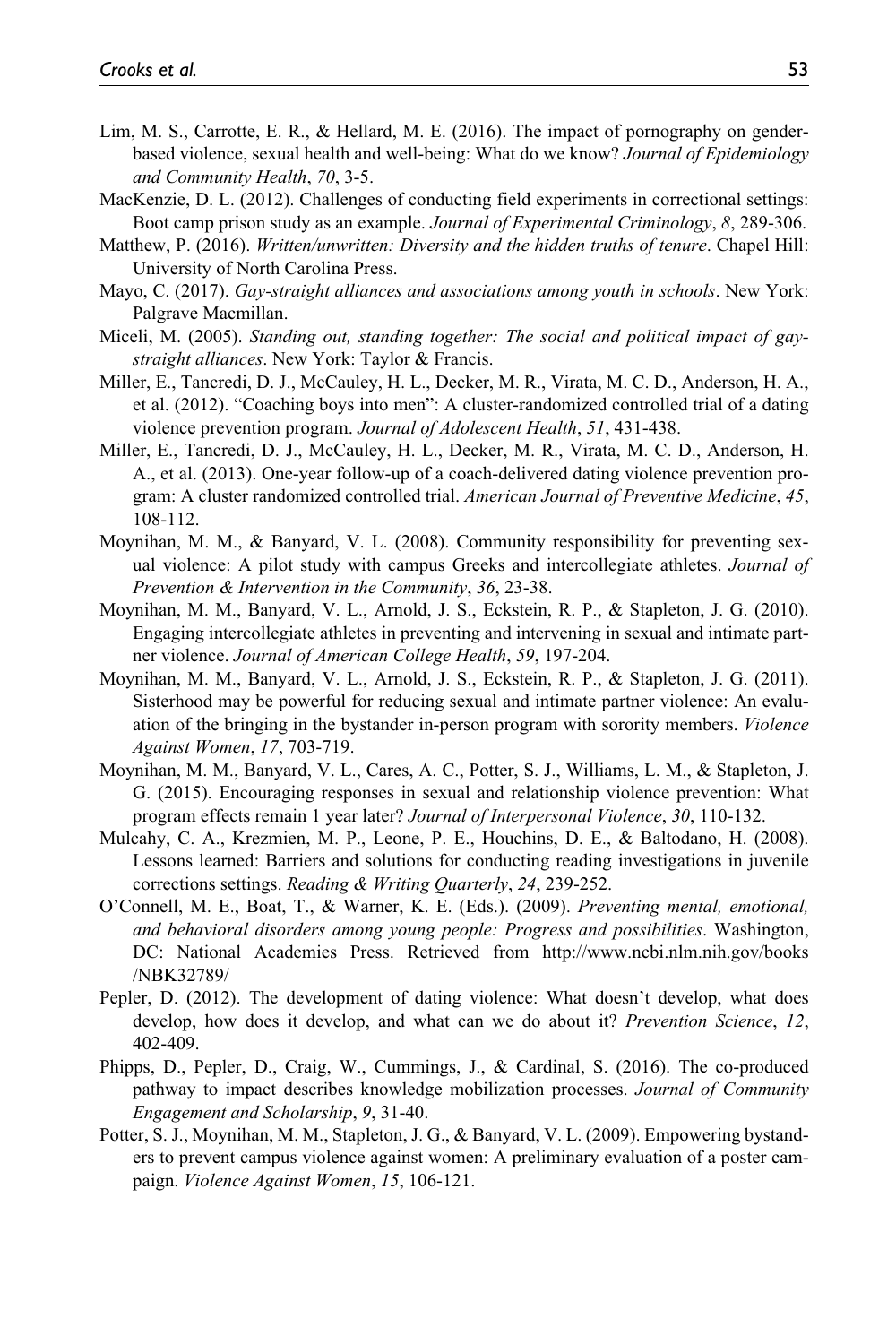- Potter, S. J., Stapleton, J. G., & Moynihan, M. M. (2008). Designing, implementing, and evaluating a media campaign illustrating the bystander role. *Journal of Prevention & Intervention in the Community*, *36*, 39-55.
- Reidy, D. E., Holland, K. M., Cortina, K., Ball, B., & Rosenbluth, B. (2017). Evaluation of the Expect Respect support group program: A violence prevention strategy for youth exposed to violence. *Preventive Medicine*, *100*, 235-242.
- Rothman, K. J. (2014). Six persistent research misconceptions. *Journal of General Internal Medicine*, *29*, 1060-1064.
- Rothman, E. F., Adhia, A., Christensen, T. T., Paruk, J., Alder, J., & Daley, N. (2018). A pornography literacy class for youth: Results of a feasibility and efficacy pilot study. American Journal of *Sexuality Education*, 13(1), 1-17. doi:10.1080/15546128.2018.1437100
- Storer, H. L., Casey, E., & Herrenkohl, T. (2016). Efficacy of bystander programs to prevent dating abuse among youth and young adults: A review of the literature. *Trauma, Violence, & Abuse*, *17*, 256-269.
- Taylor, B. G., Mumford, E. A., Liu, W., & Stein, N. D. (2017). The effects of different saturation levels of the shifting boundaries intervention on preventing adolescent relationship abuse and sexual harassment. *Journal of Experimental Criminology*, *13*, 79-100.
- Taylor, B. G., Mumford, E. A., & Stein, N. D. (2015). Effectiveness of "shifting boundaries" teen dating violence prevention program for subgroups of middle school students. *Journal of Adolescent Health*, *56*(Suppl. 2), S20-S26.
- Taylor, B. G., Stein, N. D., & Burden, F. (2010). The effects of gender violence/ harassment prevention programming in middle schools: A randomized experimental evaluation. *Violence & Victims*, *25*, 202-223.
- Taylor, B. G., Stein, N. D., Mumford, E. A., & Woods, D. (2013). Shifting boundaries: An experimental evaluation of a dating violence prevention program in middle schools. *Prevention Science*, *14*, 64-76.
- Taylor, R. D., Oberle, E., Durlak, J. A., & Weissberg, R. P. (2017). Promoting positive youth development through school-based social and emotional learning interventions: A metaanalysis of follow-up effects. *Child Development*, *88*, 1156-1171.
- Wasserstein, R. L., & Lazar, N. A. (2016). The ASA's statement on p-values: Context, process, and purpose. *American Statistician*, *70*, 129-133. doi:10.1080/00031305.2016.115 4108
- Williams, D. J., & Neville, F. G. (2017). Qualitative evaluation of the mentors in violence prevention pilot in Scottish high schools. *Psychology of Violence*, *7*, 213-223.
- Wolfe, D. A., Crooks, C. V., Chiodo, D., Hughes, R., & Ellis, W. (2012). Observations of adolescent peer resistance skills following a classroom-based healthy relationship program: A post-intervention comparison. *Prevention Science*, *13*, 196-205.
- Wolfe, D. A., Crooks, C. V., Jaffe, P., Chiodo, D., Hughes, R., Ellis, W., et al. (2009). A schoolbased program to prevent adolescent dating violence: A cluster randomized trial. *Archives of Pediatrics & Adolescent Medicine*, *163*, 692-699.
- Wolfe, D. A., Jaffe, P. G., & Crooks, C. V. (2006). *Adolescent risk behaviors: Why teens experiment and strategies to keep them safe*. New Haven, CT: Yale University Press.
- Wolfe, D. A., Wekerle, C., Scott, K., Straatman, A., Grasley, C., & Reitzel-Jaffe, D. (2003). Dating violence prevention with at-risk youth: A controlled outcome evaluation. *Journal of Consulting and Clinical Psychology*, *71*, 279-291.